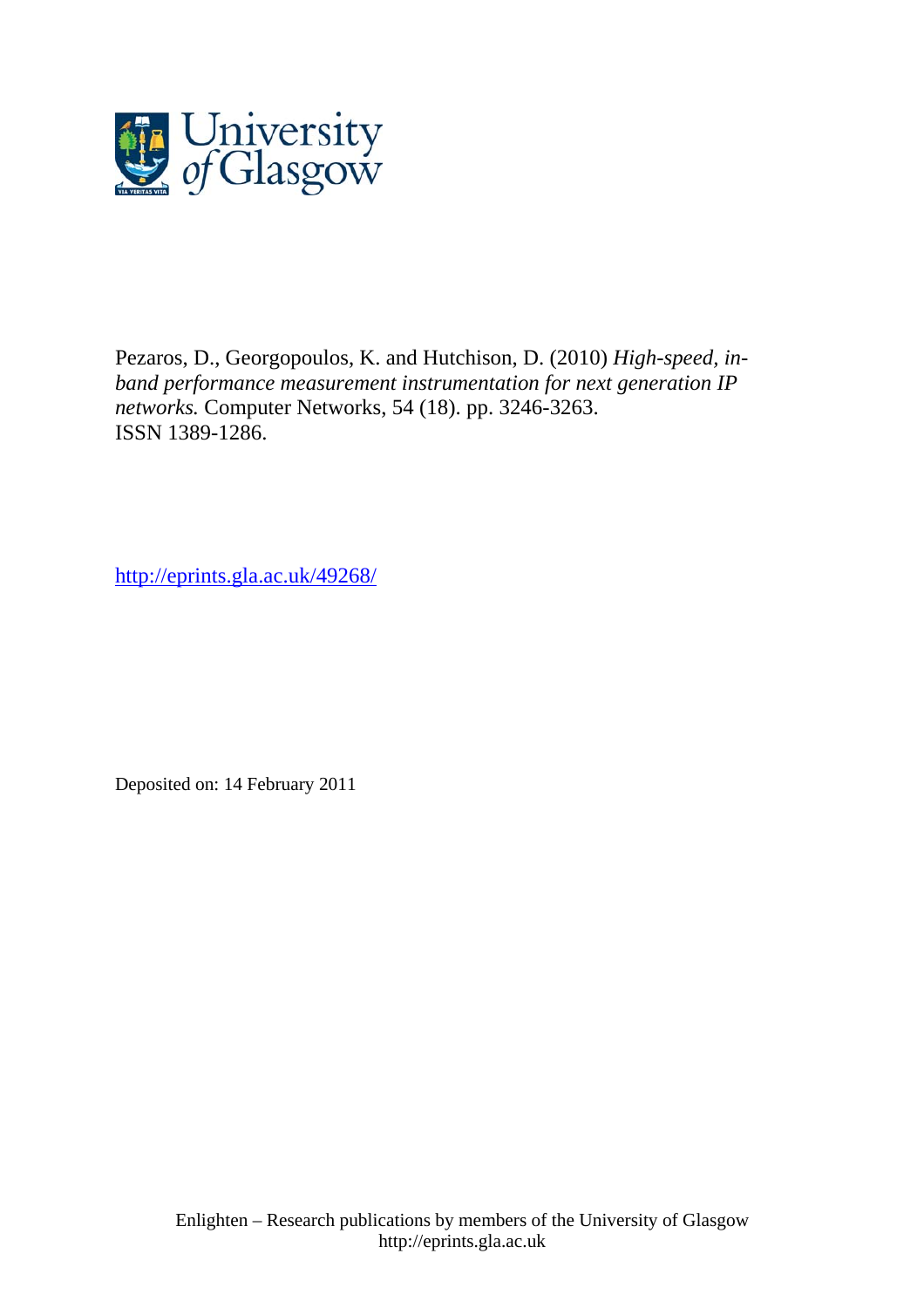# **High-Speed, In-band Performance Measurement Instrumentation for Next Generation IP Networks**

Dimitrios P. Pezaros, *MIEEE* Department of Computing Science University of Glasgow Glasgow, UK G12 8QQ dp@dcs.gla.ac.uk

Konstantinos Georgopoulos Engineering Department Lancaster University Lancaster, UK LA1 4YR k.georgopoulos@lancs.ac.uk David Hutchison, *MIEEE* Computing Department Lancaster University Lancaster, UK LA1 4WA dh@comp.lancs.ac.uk

**Abstract**. Facilitating always-on instrumentation of Internet traffic for the purposes of performance measurement is crucial in order to enable accountability of resource usage and automated network control, management and optimisation. This has proven infeasible to date due to the lack of native measurement mechanisms that can form an integral part of the network"s main forwarding operation. However, Internet Protocol version 6 (IPv6) specification enables the efficient encoding and processing of optional per-packet information as a native part of the network layer, and this constitutes a strong reason for IPv6 to be adopted as the ubiquitous next generation Internet transport.

In this paper we present a very high-speed hardware implementation of in-line measurement, a truly native traffic instrumentation mechanism for the next generation Internet, which facilitates performance measurement of the actual data-carrying traffic at small timescales between two points in the network. This system is designed to operate as part of the routers" fast path and to incur an absolutely minimal impact on the network operation even while instrumenting traffic between the edges of very high capacity links. Our results show that the implementation can be easily accommodated by current FPGA technology, and real Internet traffic traces verify that the overhead incurred by instrumenting every packet over a 10 Gb/s operational backbone link carrying a typical workload is indeed negligible.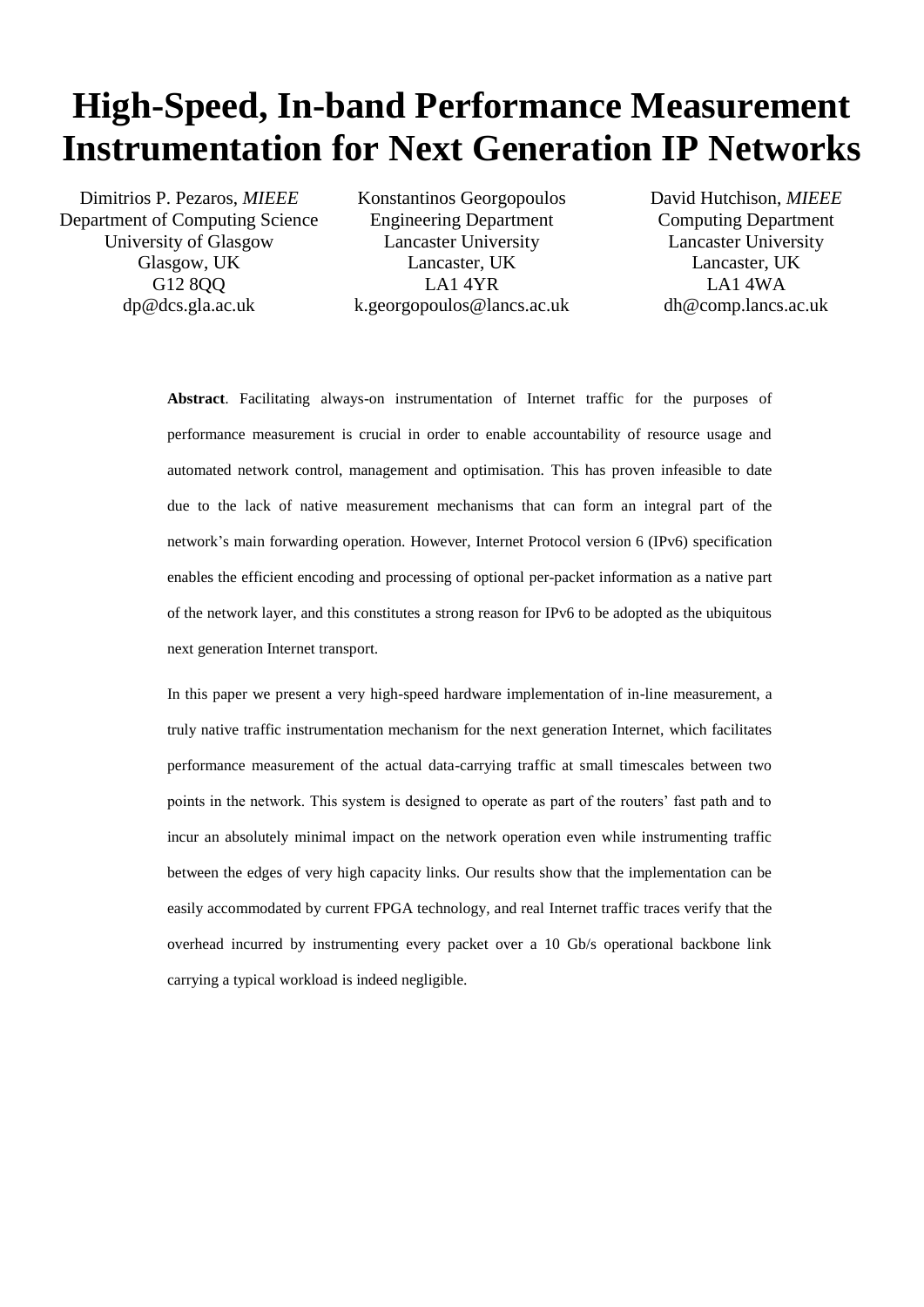# **1. Introduction**

Since its early days, the Internet has adopted the conceptual separation between data and control planes, following the typical paradigm of telecommunication networks design. The data plane employs a layered structure to hide complexity while enabling scalability and efficiency, and the control plane is designed to cut across the layering in order to provide visibility to all aspects of the network which must be monitored and managed [\[4\].](#page-37-0) In contrast to traditional communication networks however, the all-IP packet-switched Internet does not adopt any notion of end-to-end (virtual) circuits that can be individually managed and provisioned through dedicated control channels. End-to-end data and control traffic is multiplexed at the level of individual datagrams (packets) under a single best-effort delivery service, which constitutes accountability of resource usage, traffic performance evaluation and native network control non-trivial in small timescales and –in many cases– infeasible.

The next generation Internet that will constitute a global telecommunications medium, will need to provide consistently predictable levels of service which will be dynamically managed and controlled at various timescales and granularities. Accountability of resource usage will be of primary importance for the provisioning of the infrastructure, the automated short-term traffic engineering, and also the validation of perceived performance"s conformance to the agreed service level specifications between providers and customers. For such purposes, existing performance measurement mechanisms are clearly inadequate since they have been engineered as distinct and add-on control plane structures that are not fully integrated with the Internet"s forwarding operation, and are therefore subject to network administrative constraints [\[21\],](#page-37-1) device"s temporal load [\[7\],](#page-37-2) and to non-identical treatment by the network nodes [\[11\].](#page-37-3) Pervasive instrumentation mechanisms are needed that will integrate with the network"s data plane, and will directly assess the true performance of the operational traffic at small timescales, hence becoming integral part of automated closed-loop network control and management entities.

Previous work by the authors has concentrated on the design of an in-band measurement mechanism to seamlessly integrate measurement functionality with the data plane"s main forwarding operation [\[16\].](#page-37-4) *Inline* measurement uses native network-layer structures of the next generation Internet protocol (IPv6) to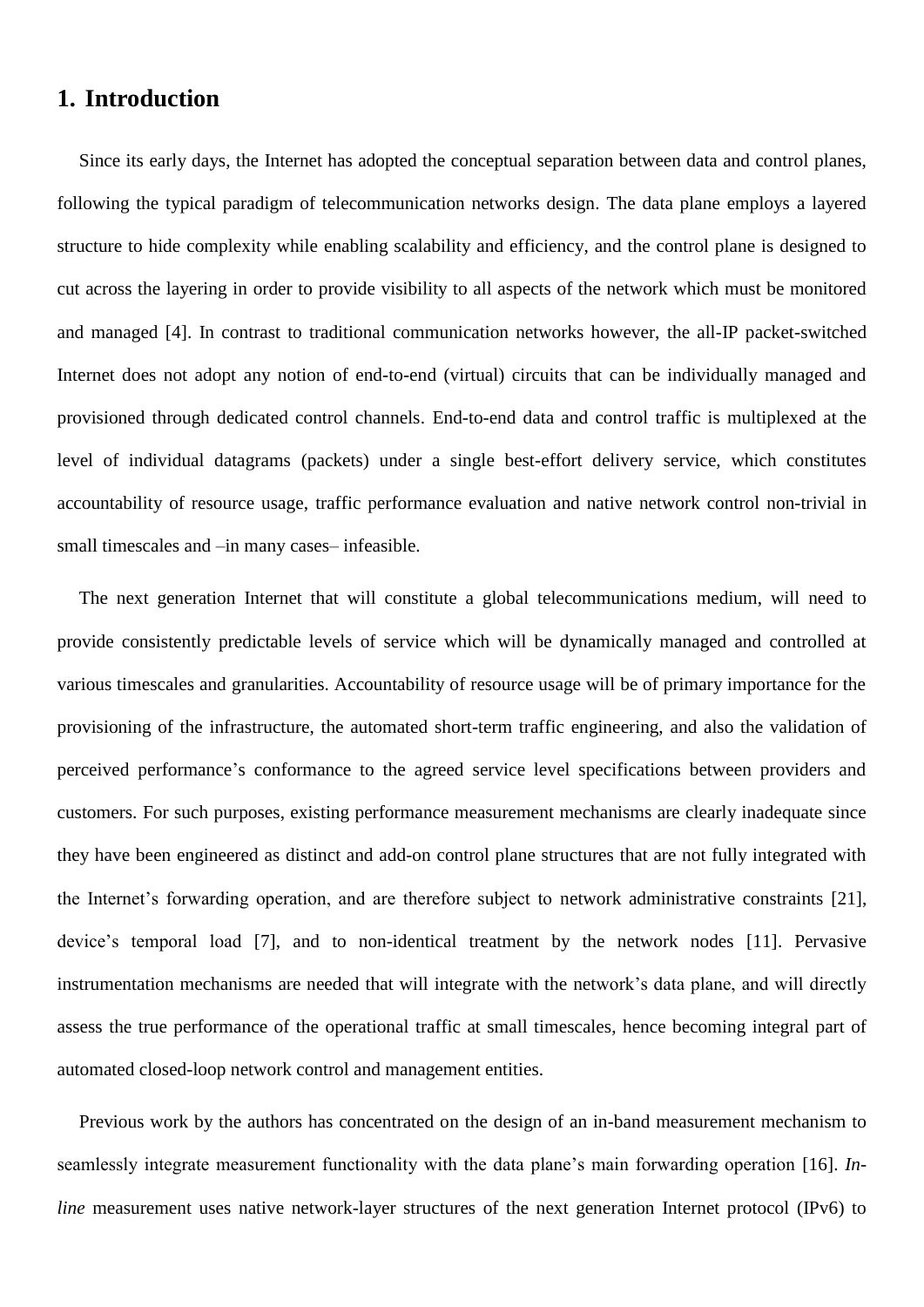piggyback performance indicators to the actual data-carrying traffic while this is routed between two points in the network, and to therefore directly measure the true user-perceived performance in short timescales. A software-based prototype has been built to operate as part of the protocol stack of commodity operating system kernels and to measure the performance of individual end-to-end traffic microflows. Its applicability as well as its minimal impact on end-system performance have been thoroughly evaluated [\[18\]\[17\].](#page-37-5)

IPv6 has been designed as the successor of the current Internet Protocol (IPv4), and the main necessity urging for its adoption has thus far been the substantially extended address space it provides, which will overcome the ever increasing problem of address exhaustion in IPv4 [\[9\].](#page-37-6) However, IPv6 also adopts a complete new philosophy on the way optional and control information is carried within individual data packets and the way this is processed by network nodes along an end-to-end path (see section [2\)](#page-4-0). This cleanslate design allows for measurement (and control) instrumentation to become an integral part of the network"s main forwarding operation, and this is another strong reason for the protocol to be adopted as the fundamental transport for the next generation Internet. Even under partial IPv6 deployment, the transparency of its optional mechanisms and their ability to be deployed within network domains as well as end-to-end can make any such 'in-line' instrumentation fully interoperable with the current Internet architecture.

In this paper, we present a hardware implementation of in-line measurement that would enable the mechanism to operate at very high speeds (10 Gb/s) and hence to be deployed between the edges of highspeed network topologies (e.g. Tier-1 backbones) to provide for two-point in-network direct performance measurement as opposed to strictly end-to-end. Such deployment that can be integrated with the hardware (fast) path of core network devices (routers) opens up new possibilities not only for traffic measurement and performance evaluation, but also for network accounting, fault diagnosis, self-optimisation and resilience, to name a few. Instrumentation and measurement of the actual data-carrying traffic can take place at an always-on manner, and in multiple timescales and levels of granularity. For example, network traffic and demand matrices can be directly computed (instead of being approximated by correlating partial subsets of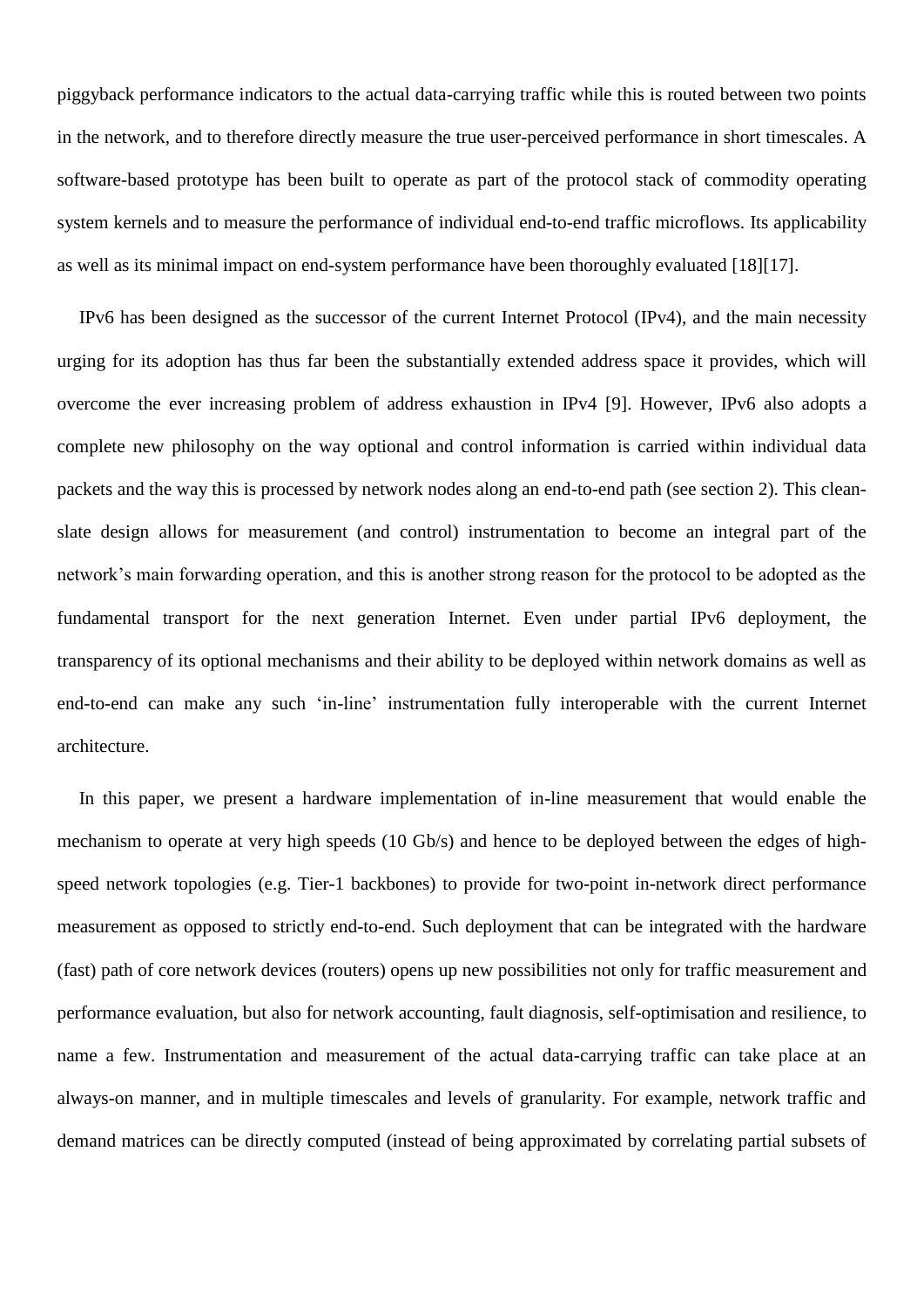passive measurement data) simply by instrumenting packets at network ingress and at varying levels of aggregation, and by subsequently examining structured fields of the packet contents at network egress.

The hardware implementation of in-line measurement quantifies the exact space and time requirements of the core instrumentation functionality, as this is instantiated by a set of distinct modules that operate at the source and destination of an (intermediate) instrumented network path, respectively. It highlights the exact places of the device's data path where the functionality can reside, and how it can be seamlessly integrated with the appropriate hardware controllers.

The remainder of this paper is structured as follows. Section [2](#page-4-0) outlines the in-line measurement technique and how it can operate between two nodes over an IPv6 internetwork. Section [3](#page-8-0) describes the particular hardware implementation and highlights the details of the various system components and their interconnections. Section [4](#page-25-0) performs a detailed operational analysis by evaluating the worst-case overhead incurred by the inherent properties of piggybacking additional data on existing structures. Section [5](#page-31-0) analyses the actual overhead such a hardware instrumentation system would have incurred if it was deployed over an operational high-speed network link based on recent traffic traces, and it shows that such overhead would be minimal based on actual network loads and provisioning. Finally, Section [6](#page-36-0) concludes the paper.

# <span id="page-4-0"></span>**2. Background**

The common root behind the shortcomings of current active and passive measurement mechanisms lies in network measurement being an afterthought in the initial design of the Internet and its core components [\[5\].](#page-37-7) Consequently, their operation adds overhead, and they are judged according to the "do no harm" principle with respect to router performance degradation and the generation of –additional– measurement traffic. In addition, the major requirement for interoperability and backward compatibility governing all Internet mechanisms, poses great restrictions in the design of clean-slate measurement systems.

*Active* measurement mechanisms which usually abstract network internals by providing a measure of how traffic is routed between two points in the network, suffer from the standardised strict protocol layering and the consequential hop-by-hop processing. The existing TCP/IP stack does not offer the flexibility of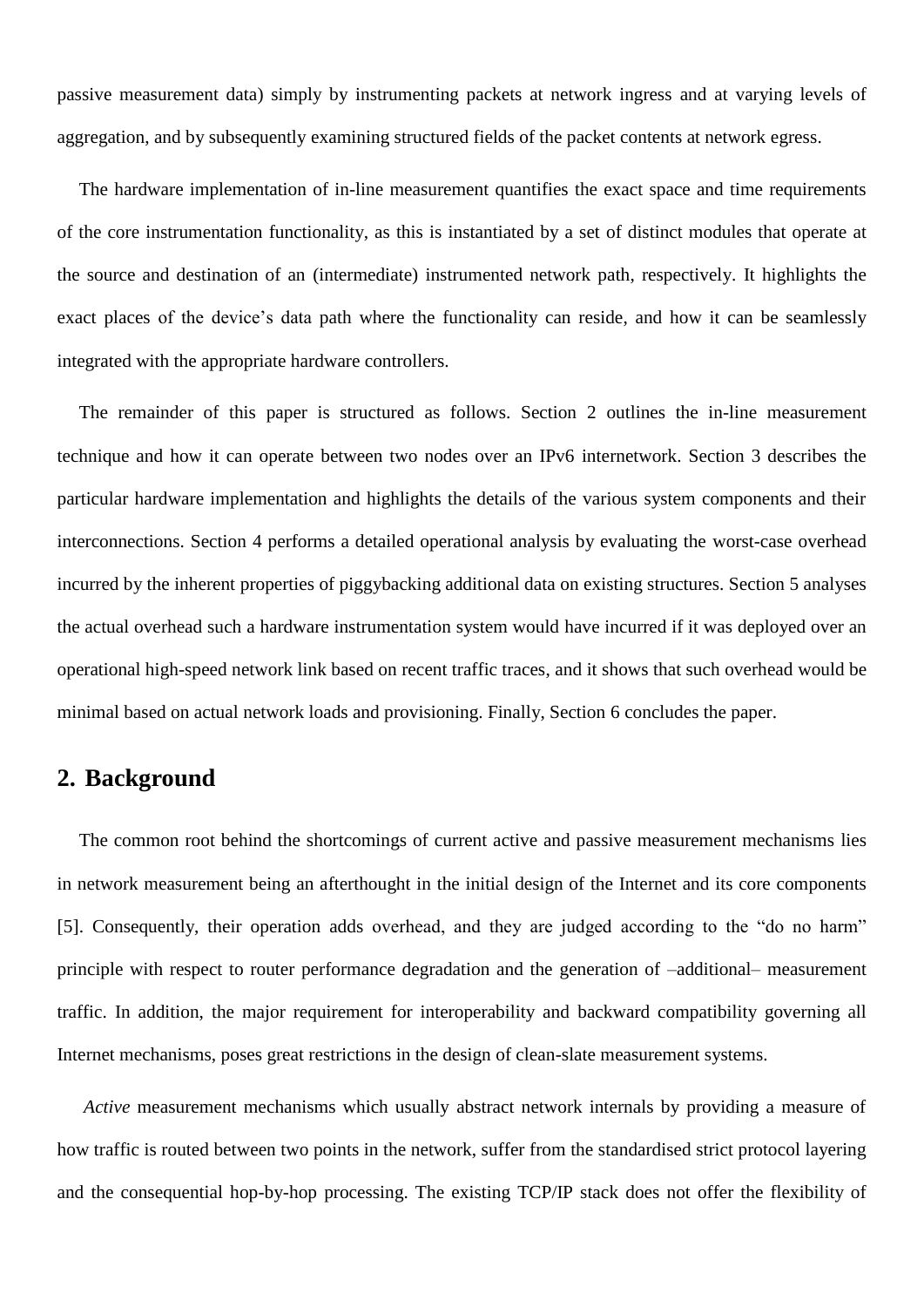implementing pervasive measurement structures within its layers. At the same time, network nodes use an optimised fast path implementing all or part of the data plane in hardware using Application-Specific Integrated Circuits (ASIC)s. Any optional or non-standard processing has to go through the control processor (slow path) and therefore measurement traffic requiring per-hop processing is bound to be handled differently within the forwarding engines, and henceforth exhibit overall different properties than data traffic. Single-point *passive* measurement systems suffer from their inherent promiscuous operation and the immense amount of traffic they need to process. Even when operating completely independently from the network nodes using additional dedicated hardware, they do not perform a direct measurement; rather they monitor operational traffic and hence conclusive measurement can only be conducted offline, after significant amounts of data have been correlated and synthesised [\[8\].](#page-37-8)

IPv6 has adopted a clean-slate design and apart from the extended address space, it also offers the opportunity to integrate traditional control-plane mechanisms with the main forwarding operation. This is due to the complete redesign of the encoding of optional information in the ubiquitous network-layer header, which allows for a truly extensible set of options to be implemented as a native part of the protocol stack. The protocol specification has standardised the concept of *extension headers* and *options* which are encoded immediately after the main IPv6 header and, apart from general formatting and alignment requirements, leaves options to be defined by programmers and engineers [\[6\].](#page-37-9) Furthermore, all network layer (apart from the explicit *hop-by-hop*) options are only processed by the node whose address appears in the destination address field of the main IPv6 header, which in most cases is the ultimate destination of a packet. This fundamental design decision enables end-to-end option processing, and eliminates the cumbersome compulsory hop-by-hop processing of all options which was the case for IPv4. In addition, the equivalent of IPv4"s loose source routing is implemented using a different algorithm in IPv6, in order to avoid additional per-packet processing at every hop [\[6\].](#page-37-9)

We have exploited native features and the option processing paradigm of IPv6 to design an in-band, direct performance measurement mechanism for the next generation Internet which will operate on the actual traffic and will provide for low-overhead traffic instrumentation. In-line measurement [\[16\]](#page-37-4) exploits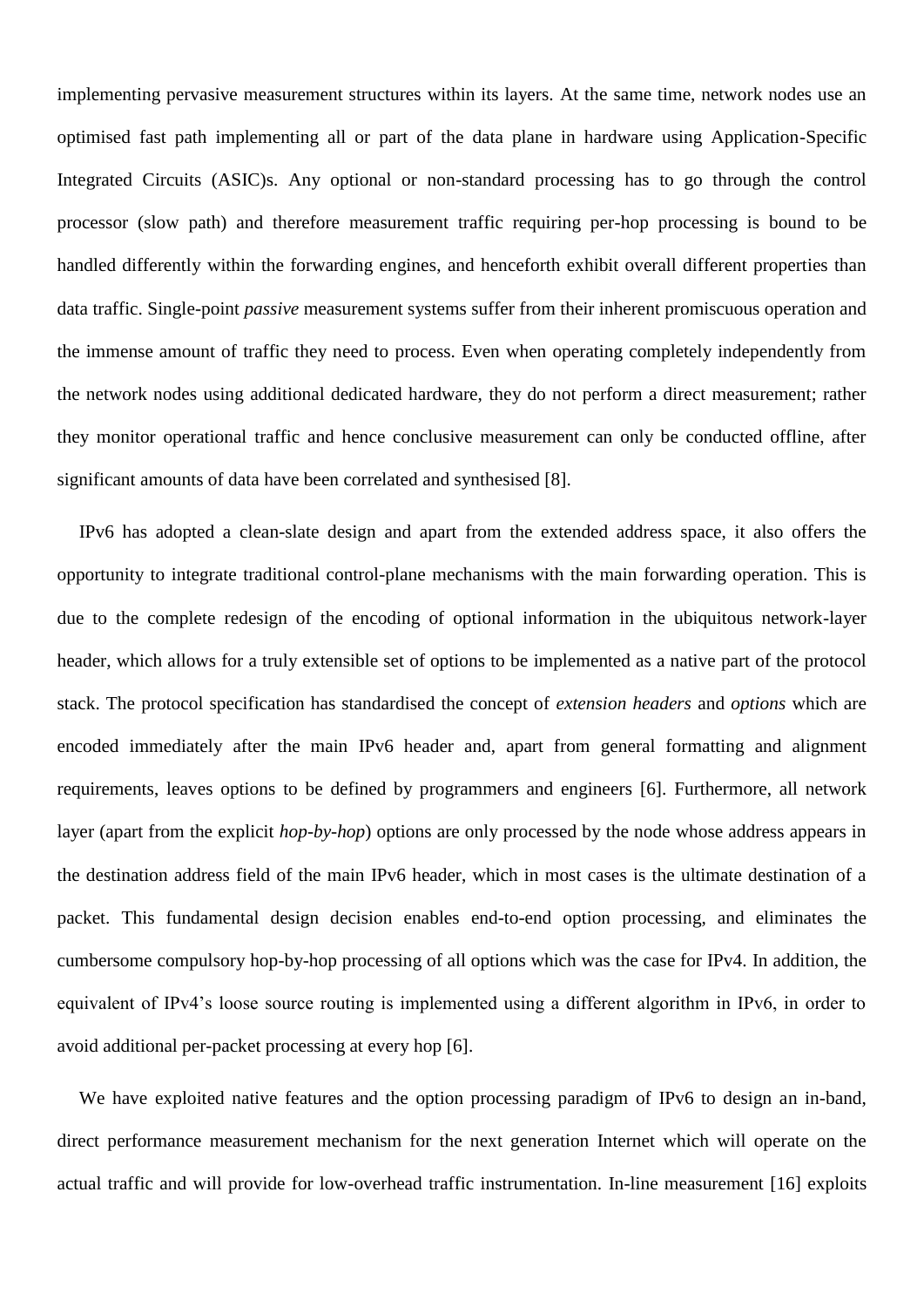native network-layer structures to piggyback measurement indicators to the data-carrying packets and assess the true traffic performance while it is routed between two points in the network. The ubiquitous presence of IPv6 (network layer) as the next generation Internet protocol, constitutes in-line measurement virtually applicable to any traffic type carried over the global infrastructure. In addition, selective measurement processing only at explicitly pre-identified nodes, as opposed to hop-by-hop, enables performance measurement instrumentation to operate in an always-on manner alongside the network"s main forwarding functionality. We have used the IPv6 *Destination Options* extension header to define and encode two dedicated Type-Length-Value (TLV)-encoded measurement options for One-Way Delay (OWD) and One-Way Loss (OWL) measurement, respectively. Their fields, byte alignment, and their encapsulation in a destination options extension header are shown in [Figure 1.](#page-6-0) The header is created and inserted to a packet before it departs from a source IPv6 node, and is distinguished by a unique *Next header* value of 60 in the immediately preceding header. It is subsequently only processed by the ultimate or explicitly pre-identified intermediate destination nodes, which can amend or simply record the measurement indicators as necessary. The rest of the nodes treat it as a higher-layer protocol and do not process it during packet forwarding.



<span id="page-6-0"></span>**Figure 1: (a) One-Way Delay (OWD) and (b) One Way Loss (OWL) IPv6 destination options; (c) Encoding of destination options extension header within an IPv6 datagram**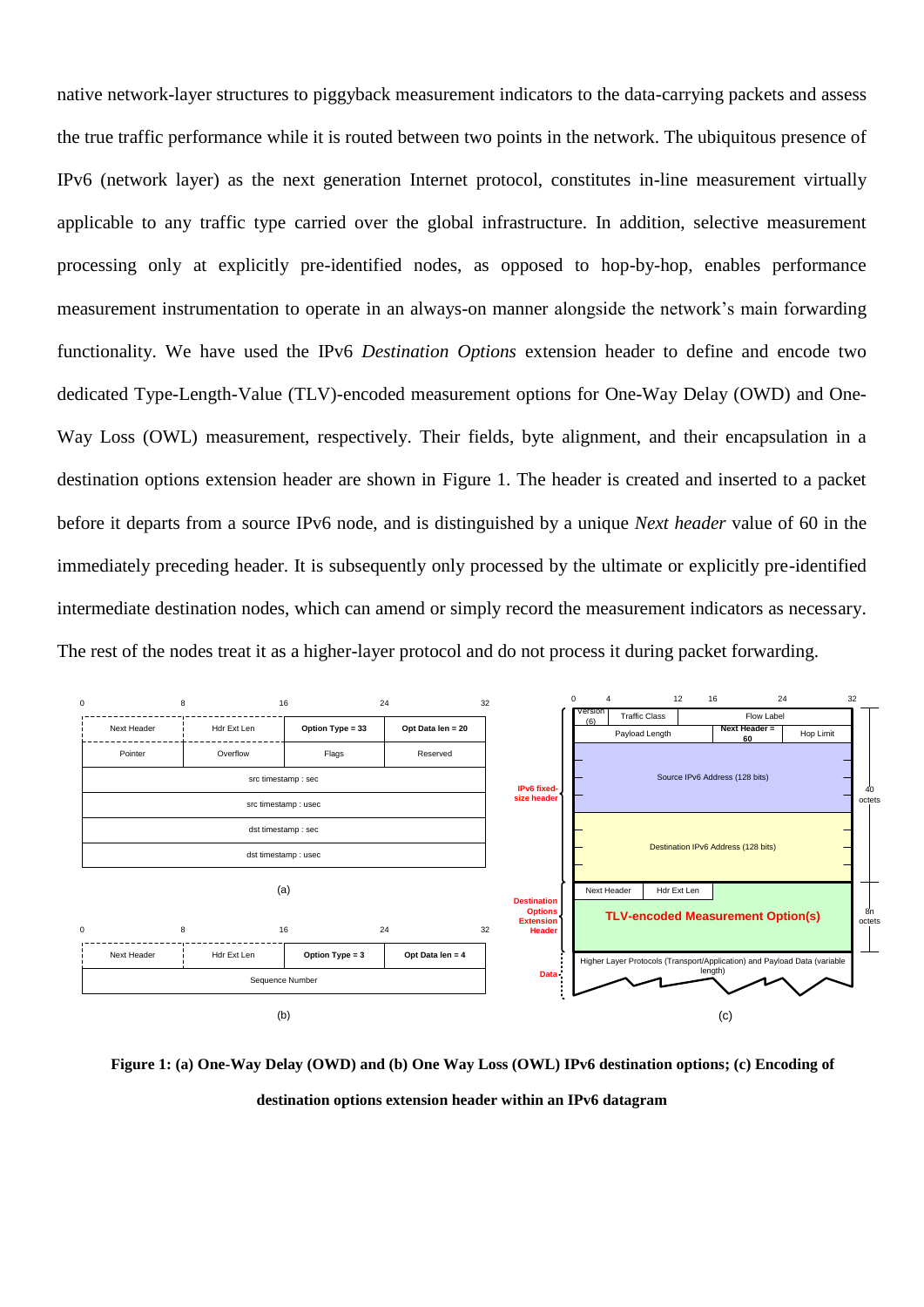## *2.1. Two-point direct measurement*

In-line measurement satisfies the fundamental pre-requisites of an efficient, always-on mechanism with ubiquitous presence over the next generation Internet architecture. It adopts a highly *modular design* that separates the traffic instrumentation (real-time) process from the rest of the measurement functionality. The minimal core measurement modules operate as a native part of the nodes' network stack, whereas higher level measurement infrastructures can be built independently. The overall framework can be extended to accommodate additional types of measurement simply by defining the corresponding options, while maintaining the same operational and processing principles. In-line measurement inherits IPv6"s *selective*  (option) *processing* and requires additional packet processing only at explicitly identified network nodes. Therefore, the core mechanism can be seamlessly implemented by providing additional hardware and/or software instrumentation only when and where required, leaving the rest of the network's forwarding engines unaffected. This makes in-line measurement realistically applicable over the next generation Internet since instrumentation can be built incrementally while maintaining backward compatibility with the rest of the infrastructure. Finally, the mechanism conducts a direct measurement between two network nodes, eliminating the need to correlate and synthesise data from multiple instrumented points.

The simplest instantiation of in-line measurement is over an end-to-end path, where software instrumentation modules can extend the end-systems' network stack to provide for native instrumentation at the IPv6 layer. However, in order to apply in-line measurement to instrument traffic between ingress and egress routers of ISP backbone topologies, a software-based implementation would not have been feasible, mainly for two reasons. First, it would not scale to the aggregate capacities network routers operate on unless there was serious hardware redundancy, something incompatible with an in-router implementation [\[19\].](#page-37-10) And second, such implementation would require traffic to be routed through the router's control processor, creating a bottleneck and resulting in instrumented traffic experiencing slower performance than the rest of the traffic [\[1\].](#page-37-11) Rather, measurement instrumentation should be implemented directly on a node"s line cards using dedicated hardware and the per-link interface on-board processor. This approach lends itself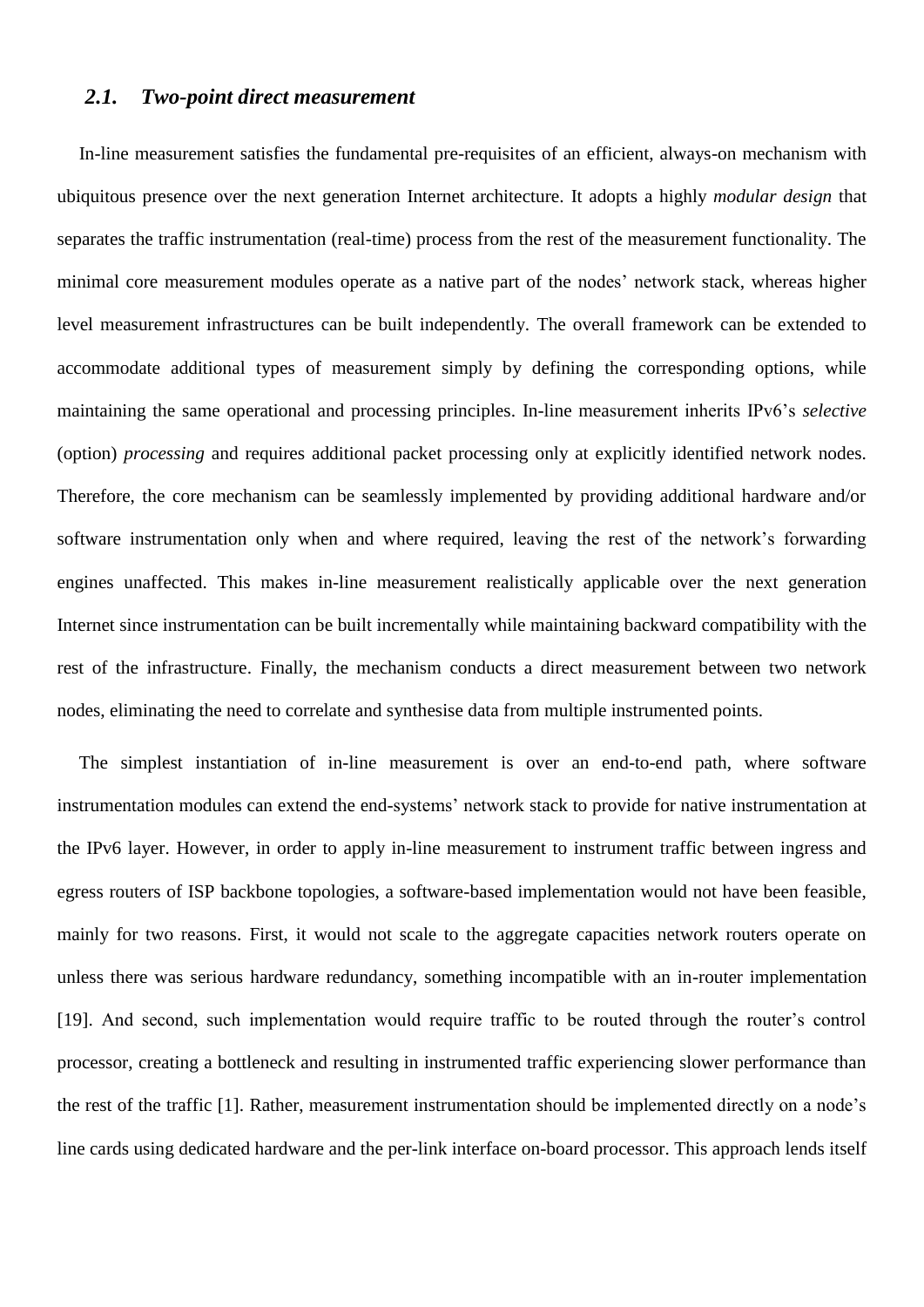well to the distributed paradigm where minimal hardware subsystems are inserted where and when required, and can individually meet the requirements of very high speed backbone links.

# <span id="page-8-0"></span>**3. Hardware Implementation of In-line Measurement Modules**

Modern routers supporting multi-gigabit and terabit backplanes employ a switch-based architecture with fully distributed processors on the network interface cards. This design removes the internal interconnection bottleneck between multiple interfaces and allows per-interface heterogeneous processing elements to implement time-critical tasks directly in hardware. IP routers explicitly distinguish processing tasks related to packets forwarded through their interfaces (fast path) and those related to packets destined to the router itself (slow path). They subsequently optimise the real-time per-packet protocol processing tasks in order to achieve multi-gigabit rates, whereas they centrally process background and management tasks in software. [Figure 2](#page-8-1) shows the distinction between protocols in the forwarding path of a packet that are implemented in hardware on the network interface itself, and control protocols implemented on the CPU [\[1\].](#page-37-11)



**Figure 2: Example Protocol Entities in an IP router**

<span id="page-8-1"></span>In a typical router implementation, IPv4 options are implemented on the CPU mainly due to the way they have been standardised and engineered. The whole set of options has been monolithically designed to reside within the main IPv4 header, they need to be processed hop-by-hop by every visited node, and their implementation is mandatory by all IP nodes. The only truly optional bit is their presence within an IP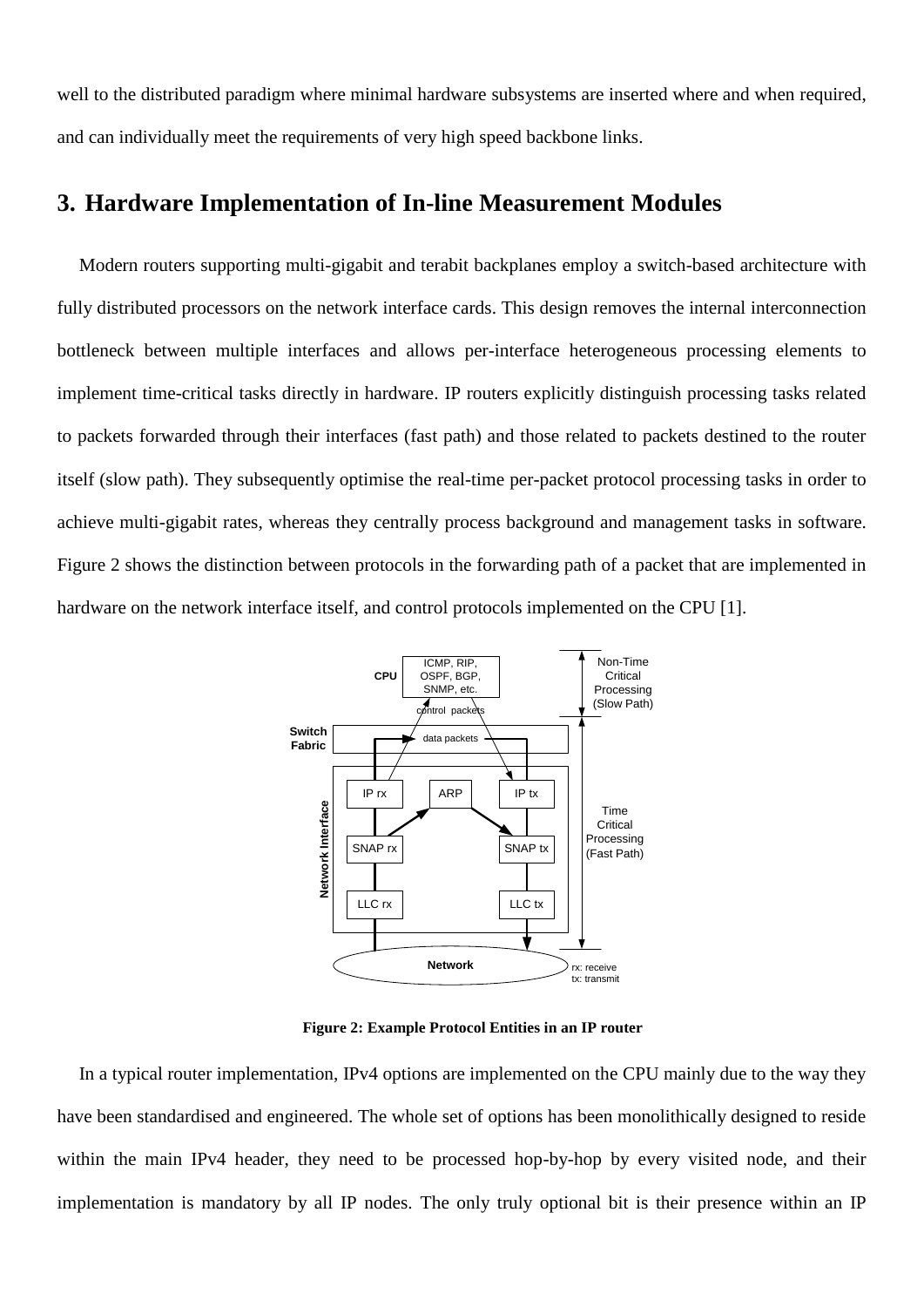datagram. IPv4 option processing therefore requires a degree of flexibility and extensiveness which is ineffective to build in ASICs. On the contrary, IPv6 options carried within the protocol"s extension headers are distinguished by a unique protocol number, and therefore nodes can implement their choice of options. Hence, an IPv6 node can accommodate (partial) option processing on its fast path by implementing a minimal subset of options directly in hardware.

In this paper, we present a method for integrating in-line measurement instrumentation into a generic IP router architecture using a reconfigurable digital circuit. We provide a Field Programmable Gate Array (FPGA) implementation which allows for very high complexity tasks to be built at significantly high clock speeds and at the same time, can form the single base design for the implementation of distinct measurement modules (e.g. conducting a different type of measurement) by being updated and re-modified in-field. FPGAs have already been employed to serve at the core of Network Interface Cards (NIC)s and recently, FPGA development platforms for research and education activities in network interface design have been deployed [\[20\]\[15\].](#page-37-12) We have investigated the feasibility of using FPGAs to implement the in-line measurement functionality directly in a router's fast path, as part of the existing Media Specific Interface (MSI) or the inbound and outbound processing entities of a NIC. Our target implementation is for 10 Gigabit Ethernet interfaces which are becoming a commodity both as upstream links of access networks and at the ingress/egress Points-Of-Presence (POP)s of backbone topologies.

<span id="page-9-0"></span>

**Figure 3: High-level (generic) router architecture**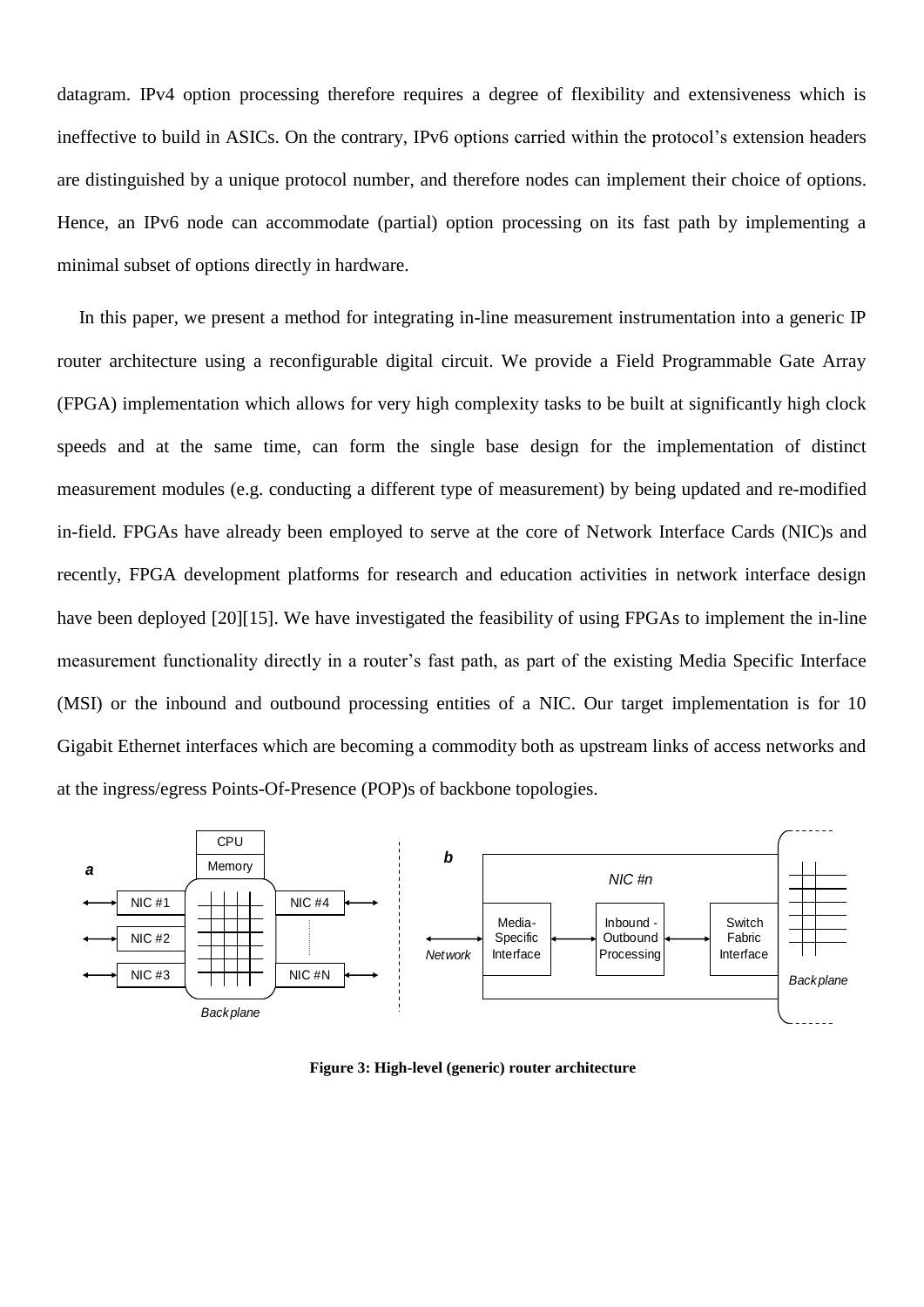## *3.1. The system*

The overall router system is mainly comprised of a number of network cards connected via a crossbar switch-backplane, as shown in [Figure 3\(](#page-9-0)a). CPU and Memory cores that deal with functions related to the *non-critical* data path are also shown. Our main interest, however, is focused toward the architectural hardware elements related to the *critical* data path processing (*fast path*), which mainly consists of header checking and forwarding, and is mostly implemented in special-purpose hardware [\[13\].](#page-37-13) [Figure 3\(](#page-9-0)b) provides a functional description of a NIC. It is split into three main steps: the implementation of all physical layer and Media Access Control (MAC) functions by the Media-Specific Interface (MSI), the preparation of every packet for its journey through the switch fabric by the Switch Fabric Interface (SFI), and the inbound and outbound processing of protocol functions. For 10 Gigabit Ethernet, the IEEE 802.3 MAC sublayer connects to Physical Layer entities such as 10GBASE-SR through a 10 Gigabit Media Independent Interface (XGMII) [\[10\],](#page-37-14) as shown in [Figure 4.](#page-11-0) XGMII is a parallel bus operating at high speeds which sometimes renders it difficult to implement lengths of over a few centimetres on standard Printed Circuit Board (PCB) material. Hence, the 10 Gigabit Attachment Unit Interface (XAUI) has been developed and can be optionally used to increase the operating distance of the XGMII, however, this is beyond the scope of this work. Finally, 10 Gigabit Ethernet is defined for full duplex mode of operation only and the prevalent medium of choice has been fibre optics. Specifically, the XGMII interface provides two separate 32-bit data paths, one used for data transmission (TxD<31:0>) and one used for data reception (RxD<31:0>). There are two 4-bit control signals (TxC<3:0> and RxC<3:0>) synchronous to their respective clock signals (TxClk and RxClk) that operate at 156.25 MHz  $\pm 0.01\%$ , as shown in [Figure 5.](#page-11-1) The Reconciliation Sublayer adapts the protocols of the MAC to the encodings of the 10 Gb/s PHY, converting between the MAC *serial* data stream and the *parallel* data paths of the XGMII.

The edge-to-edge in-line measurement implementation consists of the addition (at network ingress) and extraction (at network egress, for transparency) of two different extension headers, potentially on every packet. We have chosen to implement the overall functionality at the XGMII interface and prior to the Reconciliation Sublayer (RS), where packet data are received in batches of 32 bits in parallel.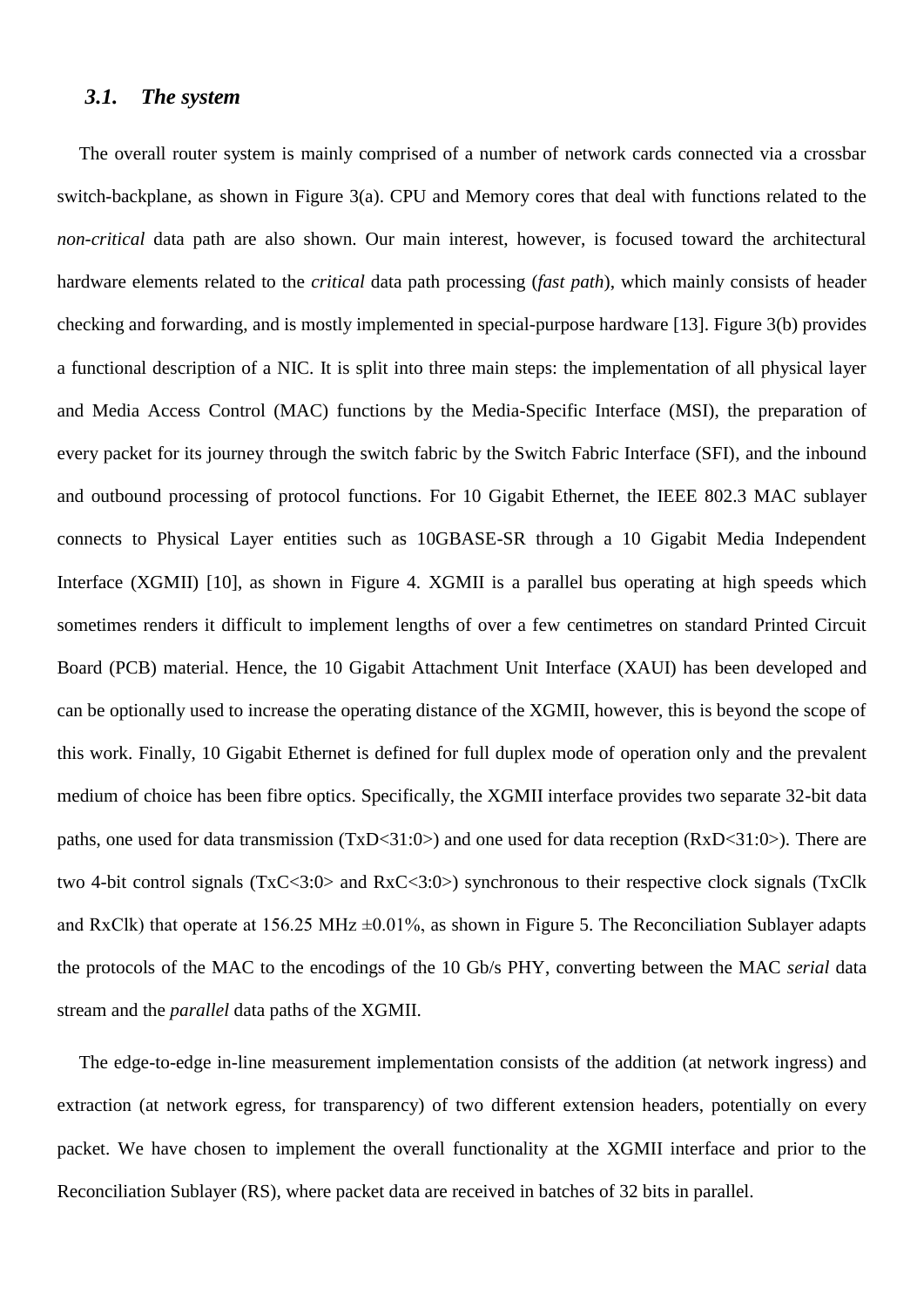

<span id="page-11-0"></span>**Figure 4: Architectural representation of 10 Gigabit Ethernet with XGMII [\[10\]](#page-37-14)**



**Figure 5: Full duplex operation of XGMII**

<span id="page-11-1"></span>This can be taken advantage of since header addition and extraction can take place at the assumed data rate of the 10-Gigabit interface rather than at a later time (after the RS layer) where packet data will have been serialised. The potential impact of introducing added functionality onto the design and structure of existing routers at a higher level of the protocol stack is suppressed, and it therefore keeps the in-line measurement functionality independent from particular router implementations. In addition, the possibility of diffusion of necessary alterations to lower layers triggered by a higher-layer design, as well as the significant design effort to ensure no conflicts between existing functions (of the admittedly more complex higher layers) and the in-line measurement implementation are being avoided.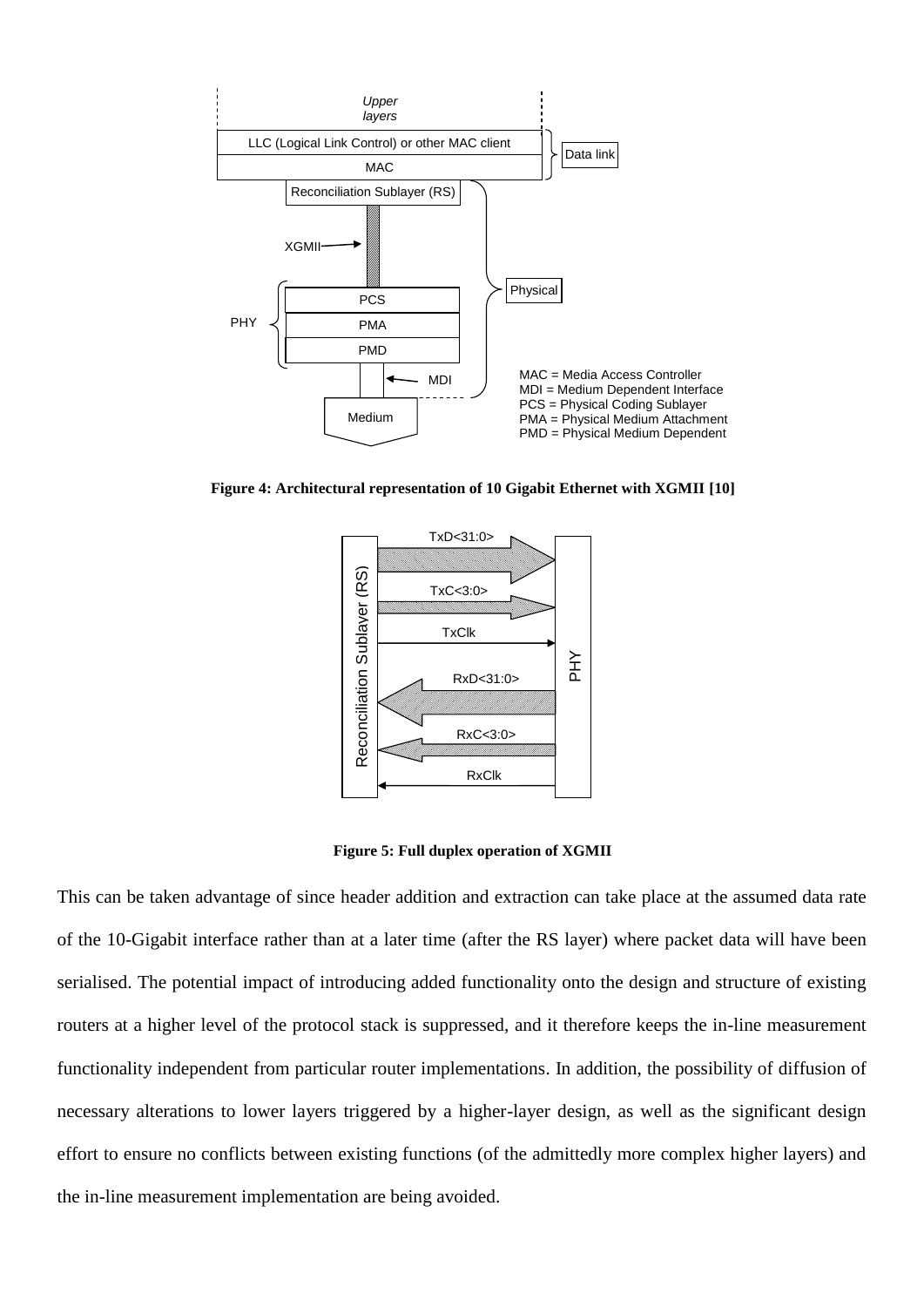Modern-day FPGA capabilities facilitate the implementation of a 10 Gigabit Ethernet MAC core along a XGMII interface with ease (leaving a significant amount of resources available for additional designing). Implementing both extension header addition and extraction on the XGMII parallel data streams means that packet processing occurs *before* the reconciliation layer for *inbound* packets and *after* the reconciliation layer for *outbound* packets, as shown in [Figure 6.](#page-12-0) Filtering and sampling functions have also been implemented to enable selective and statistical instrumentation of (subsets of) network traffic at configurable levels of aggregation, and to henceforth balance between measurement granularity and overhead, as dictated by temporal and physical constraints of individual routers.

As an example of how the Extension Header Operations stage is structured, [Figure 6](#page-12-0) shows a block-level representation of all major stages required for the *addition* of measurement extension headers onto outgoing packets. The packet data are initially inspected to ensure they match the current filtering and sampling specifications, in which case the outbound packet is forwarded to the *Header Addition* block. At this stage, the outgoing packet is modified accordingly in order to accommodate the headers that hold the in-line measurement indicators dictated by the particular measurement implementation.



<span id="page-12-0"></span>**Figure 6: Measurement functions as part of the XGMII physical layer for OWL extension header addition**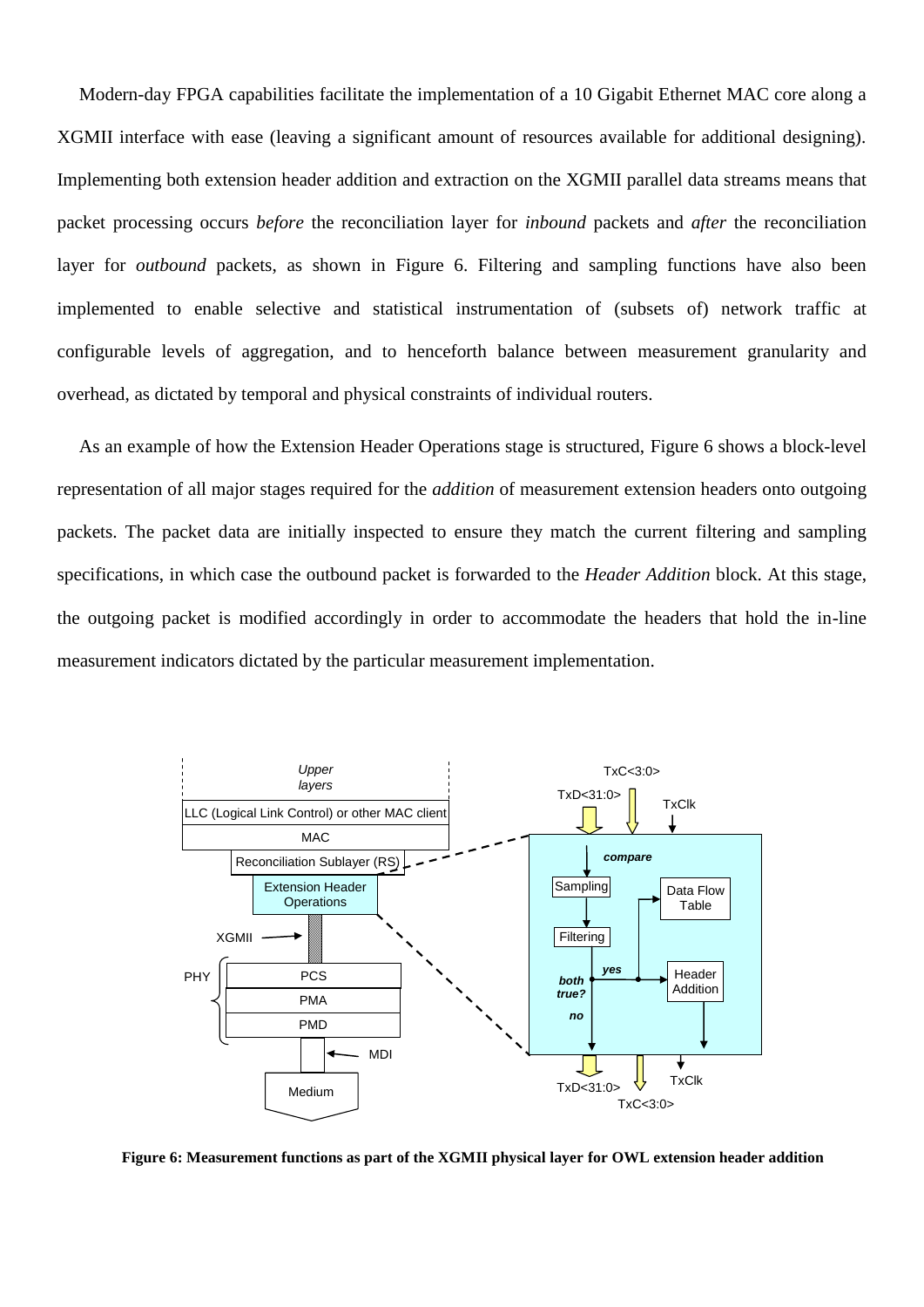In case the metric of choice is stateful (like, e.g. the One-Way Loss measurement where the value inserted in each packet depends on values carried in previous packets) there is an association of each datagram with entries held in a *flow table* in order to determine the appropriate per-packet indicator. This process takes place in parallel with filtering, and the corresponding flow table entry is either created or updated (if it preexists) accordingly. If, however, filtering or sampling criteria are not met, the packet is forwarded unaltered.

The Header Addition stage along with the overall implementation (including data addition and extraction for both delay and loss) will be described in further detail with particular focus on the implementation challenges that have risen in realising this scheme in a particular type of FPGA.

## *3.2. Packet Delay and Loss Header Addition*

Xilinx Virtex5 XC5VLX30T has been selected as the target implementation device and it has indeed proven to be a strong candidate for such application. The Virtex5 family of FPGAs represents a range of very efficient devices since in most cases they exhibit significantly large hardware resources. In addition, they have been fabricated with low-power consumption (65nm technology) in mind whilst ascertaining high clock speeds [\[23\].](#page-37-15) In fact, with careful designing, speeds up to 550 MHz can be achieved and it should be noted that the XGMII operating clock speed falls well below that value, i.e. 156.25 MHz. More importantly, Virtex5s offer Ethernet MACs readily available as Intellectual Property cores which could facilitate the employment of a FPGA on NICs. This section describes the hardware implementation for the addition of extension headers for both One-Way Delay (OWD) and One-Way Loss (OWL) in-line measurement, with a particular focus on the hardware architecture used along with information regarding its performance, such as percentage of logic cells and timing constraints. The hardware design has been developed in VHDL within the ISE 10.1 Xilinx Design Suite. One of the basic implementation principles that were followed in order to ensure the design can in fact operate at speeds greater than or equal to the XGMII recommended clock speed (i.e. 156.25 MHz) was the adoption of a state machine approach. Conditional VHDL statements have been avoided and hence the desired clock speed has easily been achieved at the cost of additional hardware resources albeit very small. [Figure 7](#page-14-0) shows the fundamental architectural implementation for the addition of measurement extension headers. It should be noted that both loss and delay in-line measurement maintain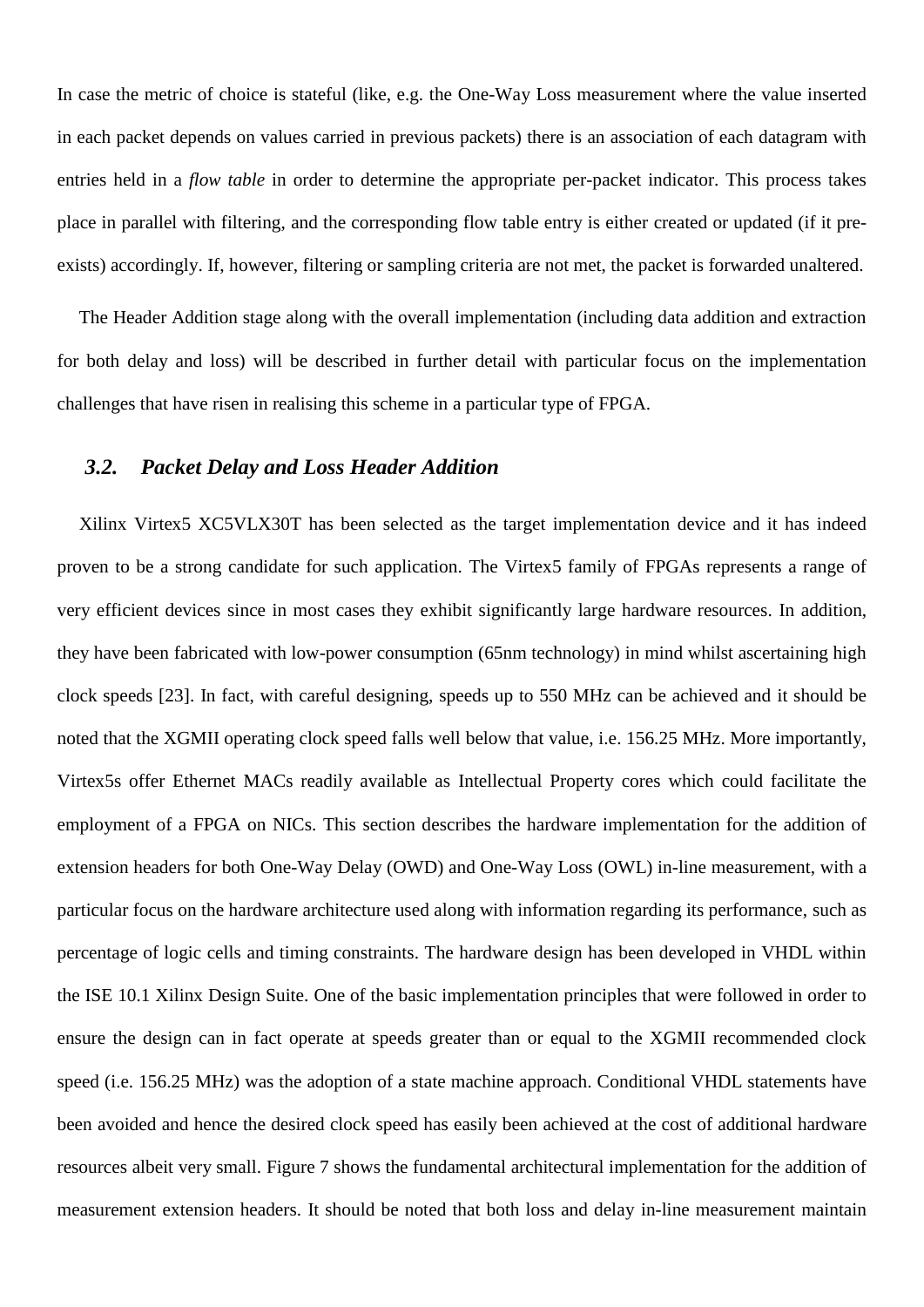the same broad implementation apart from subtle differences. In this figure, thick drawn lines represent parallel bit buses whereas thinner lines represent single bit values. Naturally, only the most significant transmission lines are shown here since many more are actually involved for the successful operation of the complete core. The high-level components that comprise the extension header addition process are an array of modules that carry out filtering (array of Flag Check modules), a Xilinx core for clock management (DCM), a Data Flow Table and, finally, a Header Addition module.



**Figure 7: Block level representation of extension header addition**

#### <span id="page-14-1"></span><span id="page-14-0"></span>**3.2.1. Packet Filtering**

Packet filtering to select which packets will be instrumented with in-line measurement extension headers has been realised through an array of flag modules. They check for packets that belong to particular traffic flows, as these are identified by the typical five-tuple of  $IP(v6)$  source and destination addresses, transport protocol, and transport layer source and destination ports. Any of the examined fields can be set to wildcard in order to match any packet and provide for configurable filtering granularity and aggregation. For example, setting all fields to wildcards results in instrumenting all packets regardless of flow membership, whereas address prefix-based filtering can group packets into flows based on source or destination netblocks (as opposed to distinct addresses). A total of ten independent flags have been used each one checking a different part of the packet. Each flag module compares at most 32 bits of information as they are produced in parallel by the XGMII interface every half cycle. Hence, multi-byte fields are dealt with by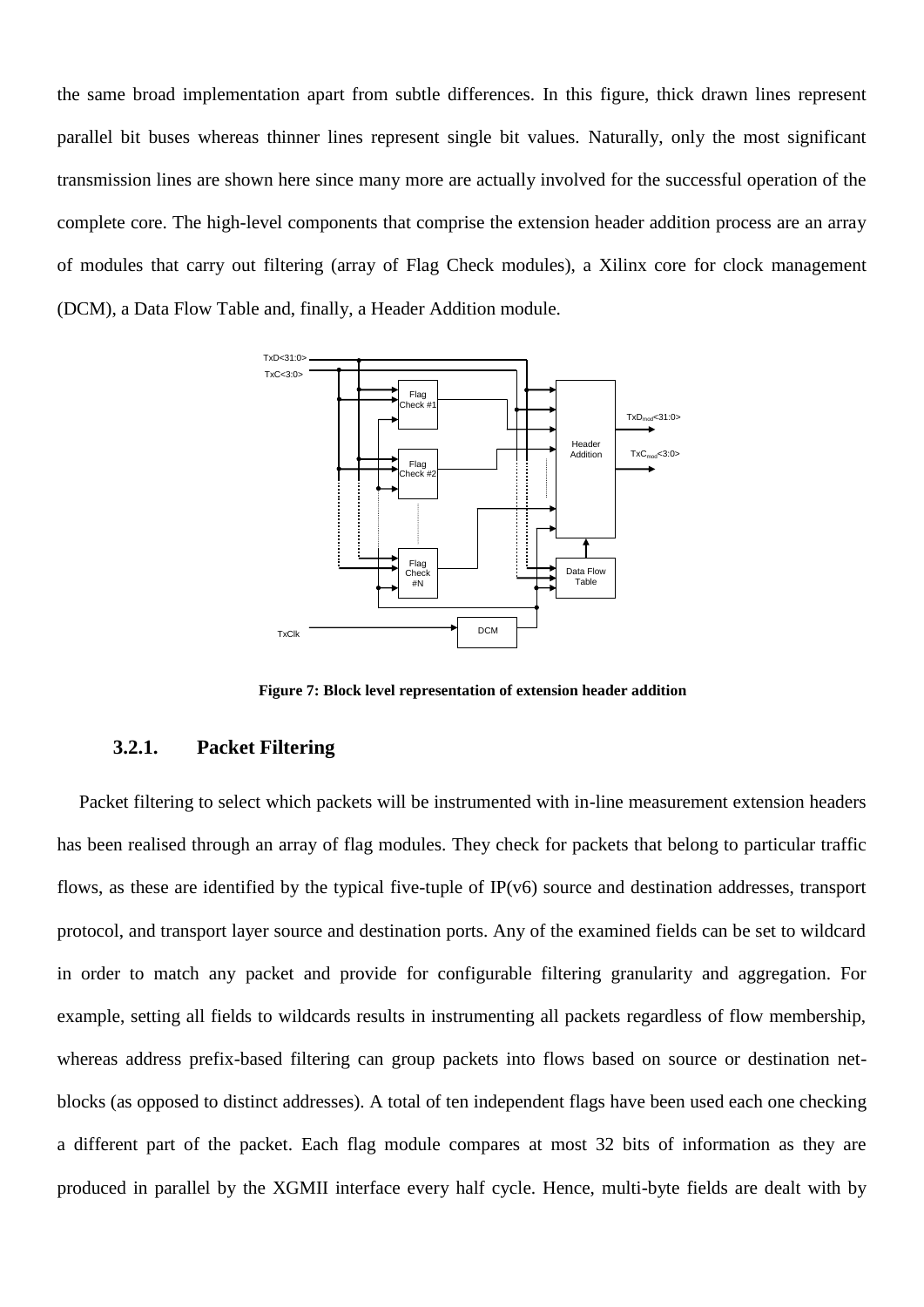multiple flag modules (e.g. four flag modules are used for IPv6 source and destination address fields). A flag is raised only if there is a match between the outgoing packet's data and the reference value, otherwise it remains low. The flags are raised in series starting from #1 and moving through to #N, as shown in [Figure](#page-15-0)  [8.](#page-15-0) In case all flags are raised then the *Header Addition* module can start transmitting a modified version of the original packet, i.e. one that contains the extension headers. However, as soon as a flag remains low, signalling a non-filtered packet, the Header Addition module reverts to transmitting the outgoing packet unaltered. It is important to note that the transmission of a modified packet begins after the last flag has been raised whereas an unmodified packet can begin sooner than that.



**Figure 8: Sequential rise of flags for filtering**

### <span id="page-15-0"></span>**3.2.2. Clock Manager (DCM)**

DCM is a soft-core developed and provided by Xilinx. It accepts a reference clock in and can output modified clock signals at different frequencies and phases. The use of the DCM in this design is that it helps emulate the Double Data Rate (DDR) principle of the XGMII. In this case, the DCM output clock is twice the frequency of the XGMII clock (TxClk). Hence, all modules operate on the rising-edge of the DCM output, which is the same as using both rising and falling edges of TxClk, as shown in [Figure 9.](#page-15-1)

<span id="page-15-1"></span>

**Figure 9: Clock generation for DDR operation**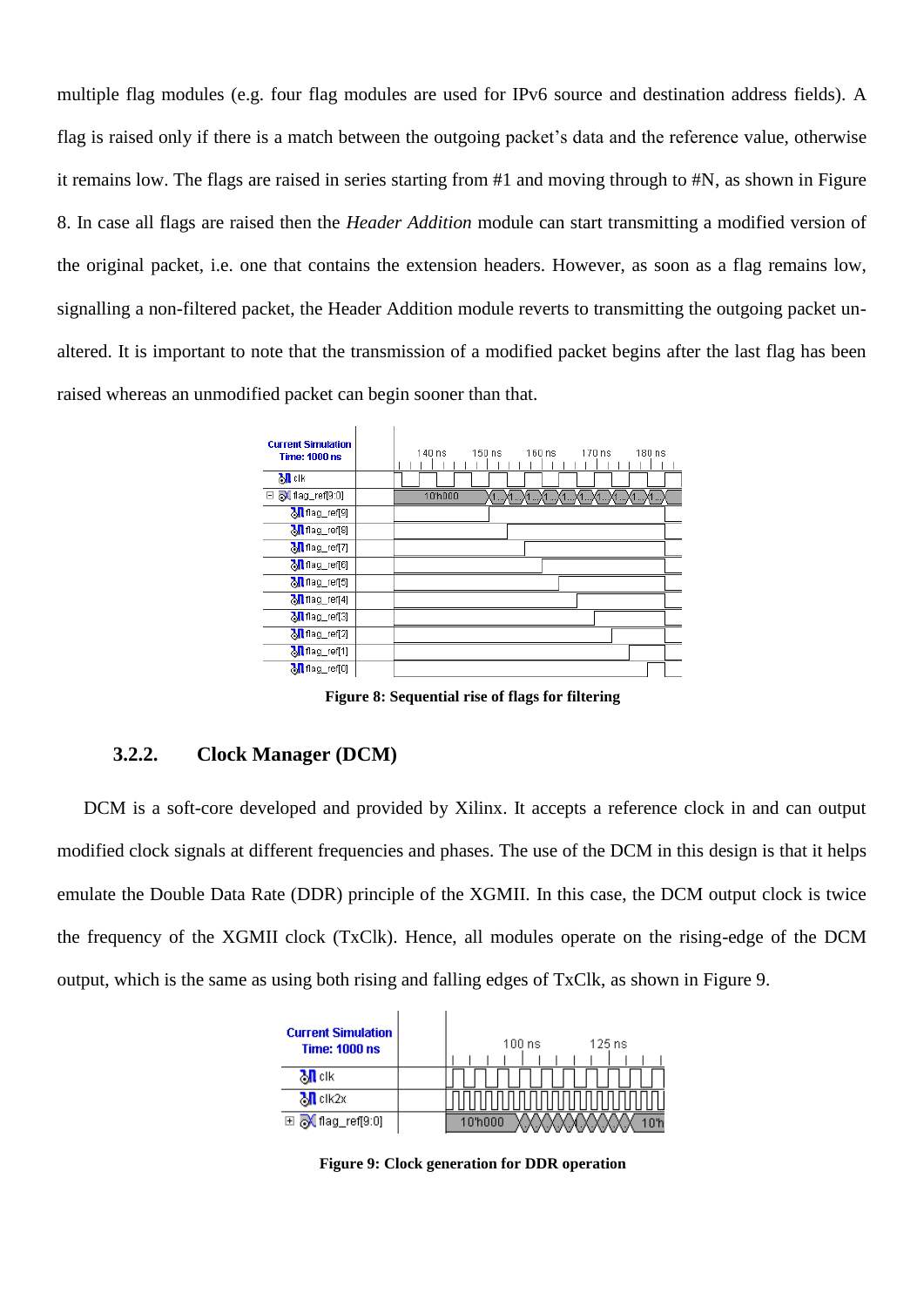#### **3.2.3. Header Addition**

<span id="page-16-1"></span>This is the most sophisticated component of the system since it is responsible for acknowledging incoming signals that dictate whether extension header addition should take place or not, as well as for implementing the actual functionality for extension header insertion into an outgoing packet. [Figure 10](#page-16-0) shows a block level representation of the methodology used for header addition at a minimum-sized Ethernet segment. It refers to an outgoing packet size of 64 bytes (512 bits), including link-layer headers and padding. However, this core of the hardware implementation is equally applicable to packets of different length subject to minor modifications. The packet is transmitted in batches of 32 bits in parallel which means that a 64-byte packet is transmitted in 16 sets of 32 parallel bits. Since the XGMII interface transmits data on both rising and falling edges of a clock signal, it would take 8 clock cycles to transmit a packet of 64 bytes in size. Hence, assuming that all flag signals are raised high, the packet transmission will be based on the implementation shown in [Figure 10.](#page-16-0) Two groups (Group A and Group B) of 16 32-bit buffers are used in the process. *Group A* stores all outgoing data that make up a full packet, i.e. TxD is loaded onto the first group of 16 buffers. Similarly the second group (*Group B*) of buffers unloads data onto TxDmod. Signal *Cntrl* marks the event where all *Group A* buffers are filled with the contents of the packet that is to be modified.



**Figure 10: Schematic for Header Addition module (64-byte packet)**

<span id="page-16-0"></span>As soon as *Cntrl* becomes high all *Group A* buffer contents are loaded onto the buffers belonging to *Group B* sequentially. Consequently, the data stored in *Group B* are loaded onto the output ( $TxD_{mod}$ ) in a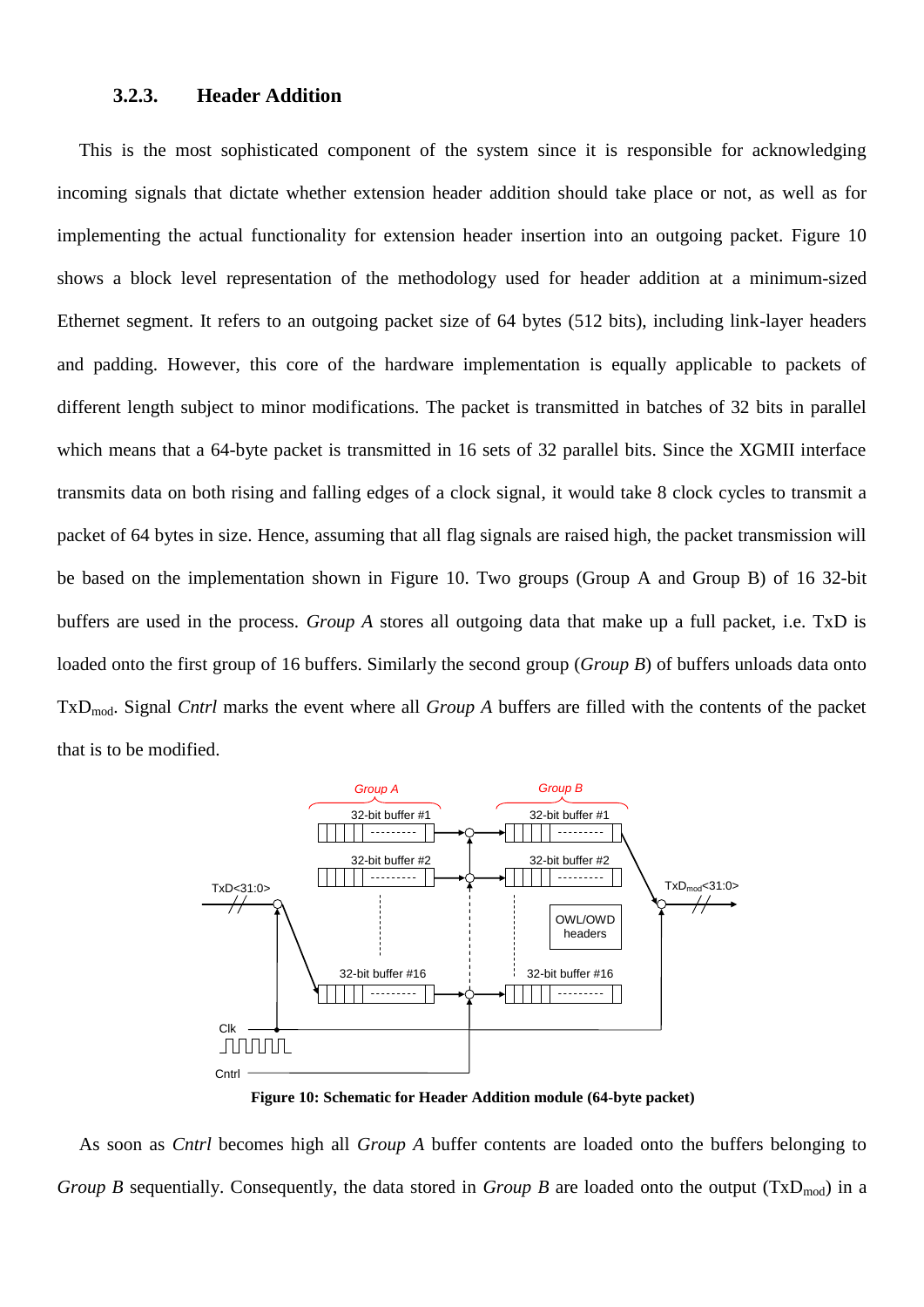sequential manner on every edge of the *Clk* signal. For the 64-byte packet case, the output  $(TxD_{mod})$  begins to transmit as soon as TxD has loaded all 64 bytes onto the *Group A* buffers. Therefore, a minimum distance of 64 bytes between the TxD and TxD<sub>mod</sub> packet commencements is observed, which is the equivalent of 51.2 ns since the XGMII clock speed is 156.25 MHz (6.4 ns), and it takes 8 clock cycles to go through a 64 byte packet. At the same time, it is possible for *Group A* buffers to store a new packet destined for extension header addition. It is important to mention that apart from the buffers of *Group B*, additional storing elements are used at the  $TxD_{mod}$  end to hold values for all the extension headers and are connected to the output whenever necessary.

The extension header data are split into two categories. There are constant data that are common in all modified packets (standard fields), and data that change from packet to packet (custom fields) and therefore require a finite amount of processing time. [Table 1](#page-17-0) lists all header fields for both OWD and OWL measurements, distinguishing between standard and custom. Standard field entries can be permanently stored in memory elements that simply offload their data whenever necessary onto the header addition module output  $(TxD_{mod})$ . Custom field entries, however, require the computation of values that will eventually be transmitted as part of the outgoing modified packet.

| Field           | <b>OWD</b>                     | OWL                            |  |
|-----------------|--------------------------------|--------------------------------|--|
| <b>Standard</b> | <b>Next Header</b>             | <b>Next Header</b>             |  |
| (1 byte each)   | <b>Header Extension Length</b> |                                |  |
|                 | <b>Option Type</b>             | <b>Header Extension Length</b> |  |
|                 | <b>Option Data Length</b>      |                                |  |
|                 | Pointer                        | <b>Option Type</b>             |  |
|                 | Overflow                       |                                |  |
|                 | Flags                          | <b>Option Data Length</b>      |  |
|                 | Reserved                       |                                |  |
|                 | <b>DST</b> timestamp (8 bytes) |                                |  |
| Custom          | SRC timestamp (8 bytes)        | Sequence Number (4 bytes)      |  |

<span id="page-17-0"></span>**Table 1: Categorisation between standard and custom field extension header entries**

SRC timestamp is the system time that has to be transmitted as part of the modified OWD-instrumented packet. Similarly, the Sequence Number is transmitted as part of an OWL-instrumented packet and it is a flow-dependent number that starts from a given value and increments for packets with identical flow characteristics. In fact, the OWL sequence number is fetched from the Flow Table the purpose of which is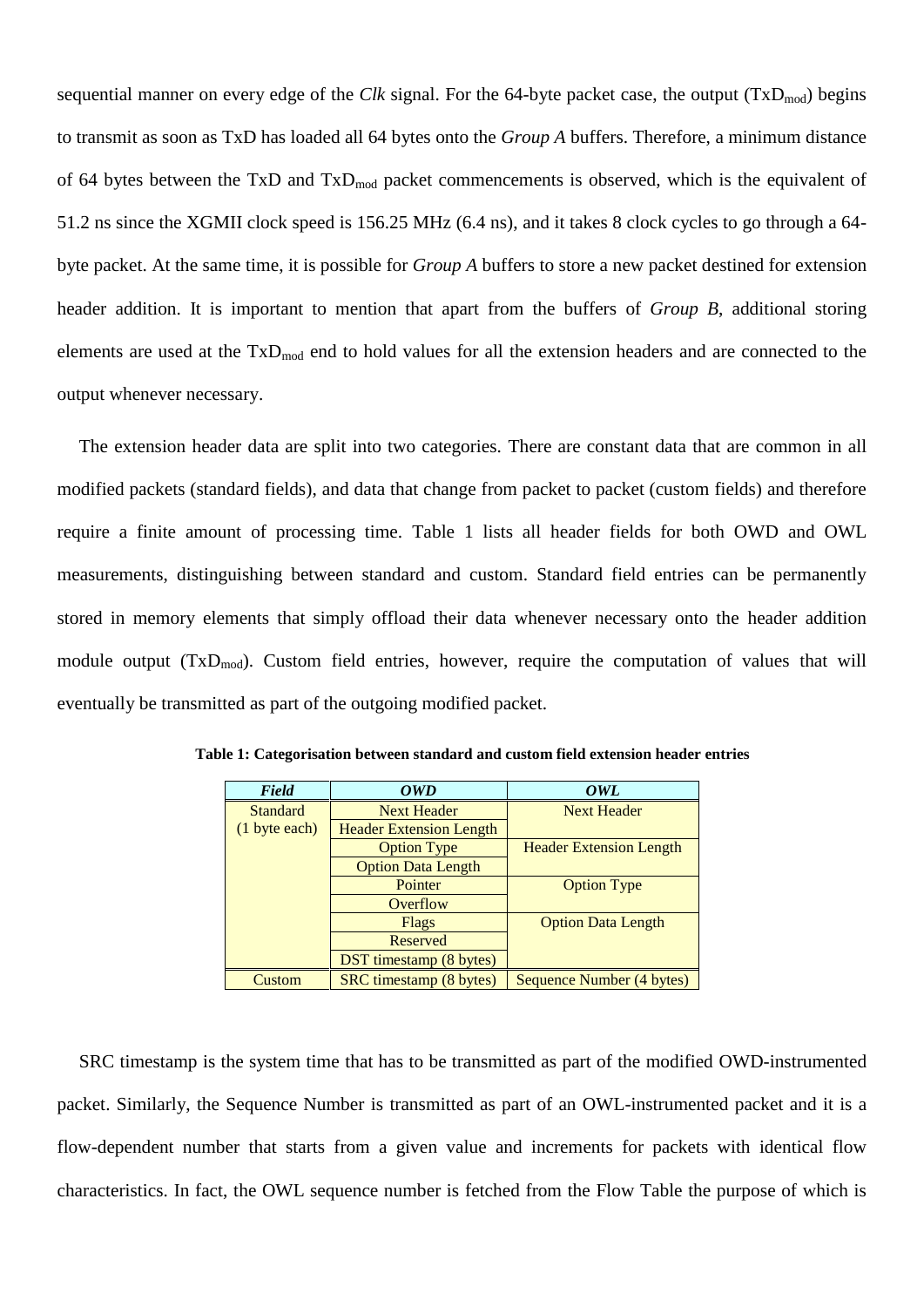explained in the next section. Fortunately, both operations described above take considerably less time than the distance between TxD reception and  $TxD_{mod}$  transmission, i.e. 51.2 ns. In other words, the amount of time that elapses from inputting the unmodified packet into the Header Addition module until it begins transmission on  $TxD_{mod}$ , provides a length of time that allows for all custom field values to be computed.

The implementation shown at [Figure 10](#page-16-0) can effectively operate on packets longer than 64 bytes by reusing the existing buffers in an iterative manner, instead of provisioning with additional buffer capacity to accommodate for bigger packet sizes. To some extent, this latter scenario would have been unrealistic since large packet sizes would require an amount of individual buffers that could easily use up all of the FPGA's resources. On the contrary, by employing iterative buffer reuse, as soon as all *Group A* buffers are full they can unload their content onto the buffers of *Group B* and consequently, continue storing same packet data starting from buffer #1 and moving onto higher index buffers. The method is simplified even further by the fact that the extension headers always reside at the same location in a modified packet regardless of the packet"s length. The only challenge is in knowing when to connect the *OWL/OWD headers* block of [Figure](#page-16-0)  [10](#page-16-0) to the TxDmod output. This need only happen once per modified packet, hence if *Group B* buffers are to be used iteratively, the *OWL/OWD headers* block must be ignored after the first run. The total size of each packet can be computed from the value held in the *Payload Length* field [\(Figure 1\(](#page-6-0)c)) of the main IPv6 header. Consequently, the switch between *Group B* buffers and TxD<sub>mod</sub> can be instructed to connect the *OWL/OWD headers* block to the output once and then bypass it until the end of the modified packet.



<span id="page-18-0"></span>**Figure 11: Real-time simulation of OWL header addition for 64-byte packet size**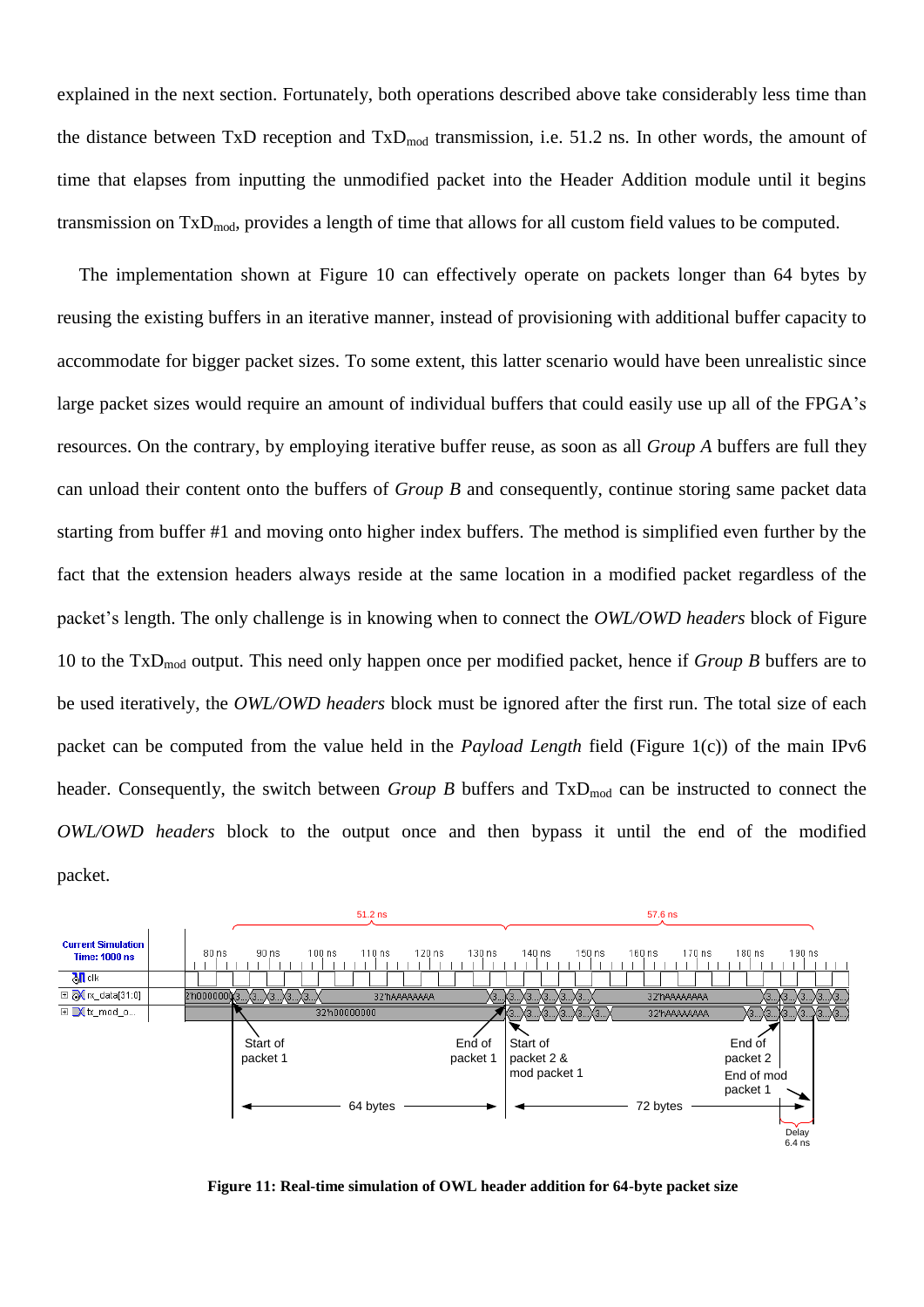[Figure 11](#page-18-0) shows a simulation screen of the addition of OWL measurement extension headers on 64-byte packets. *Tx\_out* represents the outgoing packet prior to extension header addition whereas *tx\_mod* is the same packet modified to include the extension headers. This is the reason why a 64-byte packet prior to header addition will in fact increase in length (72 bytes) post header addition. It can be observed that as soon as the end of *packet 1* is reached, the transmission of the modified packet commences. In case of packets appearing back-to-back on the device, a second packet appears on *tx\_out* and will eventually be transmitted with extension headers similar to *packet 1*. Notably, a delay begins to build up between the start of an unmodified packet and a modified one, which is a side-effect that we shall address in later sections.

#### **3.2.4. Flow Table**

The purpose of the Flow Table is to hold a number of entries that maintain state information necessary for the OWL measurement. Being a differential measurement, packet loss is computed as the difference in the sequence numbers carried within two successive packets. In this respect, "successiveness" is subject to some flow specification, and although it is most commonly defined in terms of individual microflows, it can also be used in the context of flow aggregates. For example, one can measure the packet loss exhibited by all traffic exchanged between two netblocks, in which case flow classification would have been based on IP source and destination address prefixes only. Each entry is comprised of a series of individual fields, as shown in [Figure 12.](#page-20-0) The first five fields hold packet information identical to what is used to form the traffic filter specification described earlier. Flows are classified based on a combination of source and destination IP(v6) addresses, transport protocol, and transport protocol source and destination ports, which can hold either individual values or wildcards. The next two fields hold the necessary per-flow state information for the implementation of OWL measurement: a sequence number of the last packet seen to belong to the flow specified by this entry, and a timestamp of this packet's arrival time at the instrumentation device. The timestamp is used to identify flow inactivity, and delete the corresponding entry from the flow table, if no packets from that flow have been received for a time interval beyond a certain threshold. Upon reception of a packet that matches the flow specification, the sequence number is incremented by one and this value is inserted within the OWL extension header option.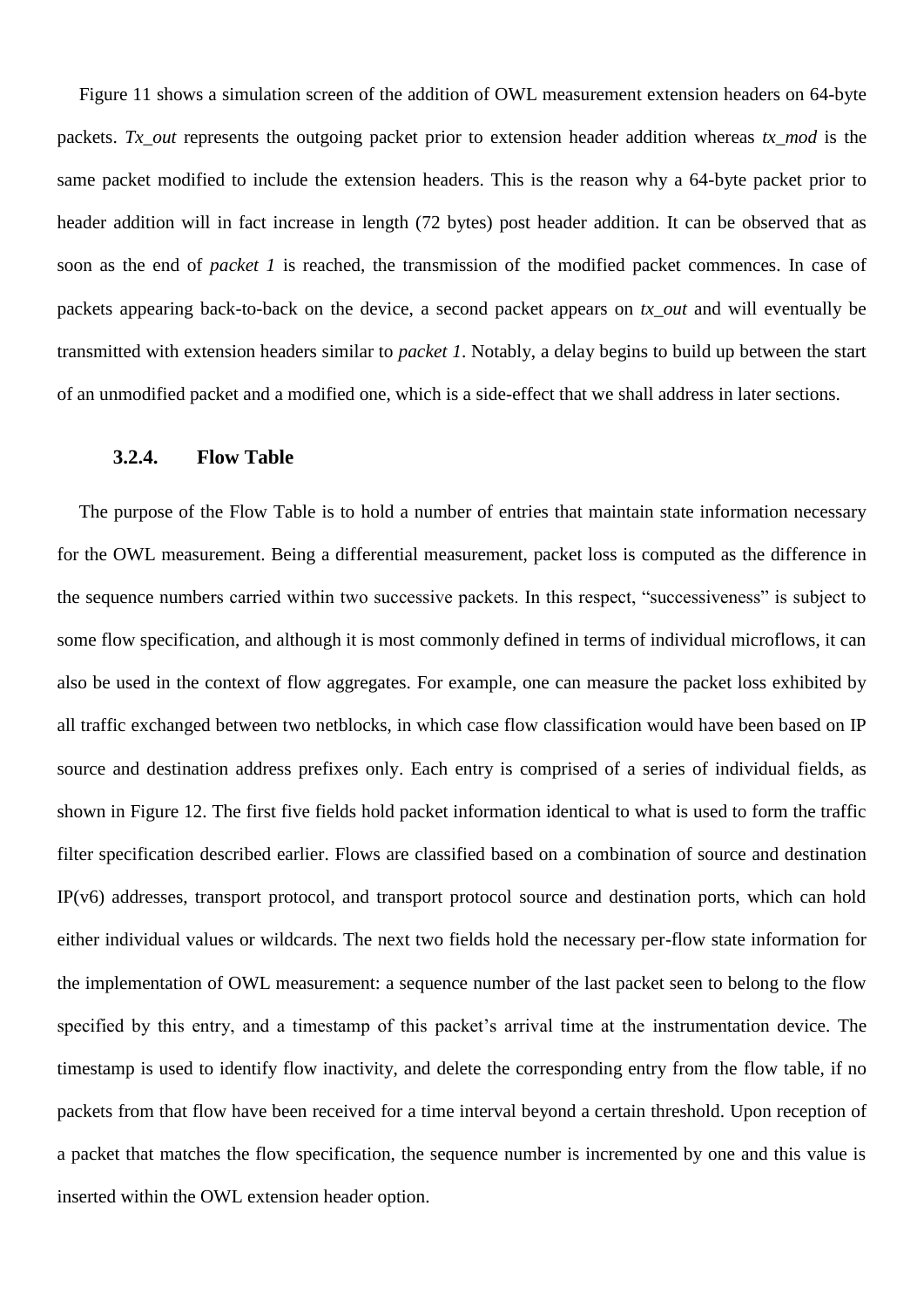

**Figure 12: Flow Table entries and fields**

<span id="page-20-0"></span>The relevant flow table"s field is updated accordingly, and so is the timestamp field. If, of course, a flow table entry is not found to match a given packet, a new entry is created and a sequence number is initialised. If a new entry needs to be created when the flow table has reached its capacity, then the flow entry with the largest inactivity interval is being replaced. In case of OWL measurement, flow classification happens in parallel with packet filtering, since the two processes adhere to the same specification. If a packet satisfies the filter specification, then the corresponding flow entry is updated (or created if it does not exist) in the flow table. If, on the other hand, the filtering criteria are not satisfied, the flow table remains unaltered and the corresponding pointer is released. The flow table is periodically updated using an out-of-band process that deletes entries that have been inactive for more than a specified time interval.

Under the current implementation scheme, a maximum of approximately 100 flow table entries could fit in the XC5VLX30T along with the OWL/OWD header addition and extraction mechanisms. For additional storage of flow entries external memory would be required. For instance, taking into account that an individual entry is 45 bytes long, 45 KB would allow for the storage of 1000 additional entries and so on.

### *3.3. Packet Delay and Loss Header Extraction*

Measurement header extraction is implemented at network egress, when an incoming already instrumented packet is received to be forwarded to a neighbouring network. The measurement indicators carried within the packet are amended according to the particular measurement implementation (e.g. for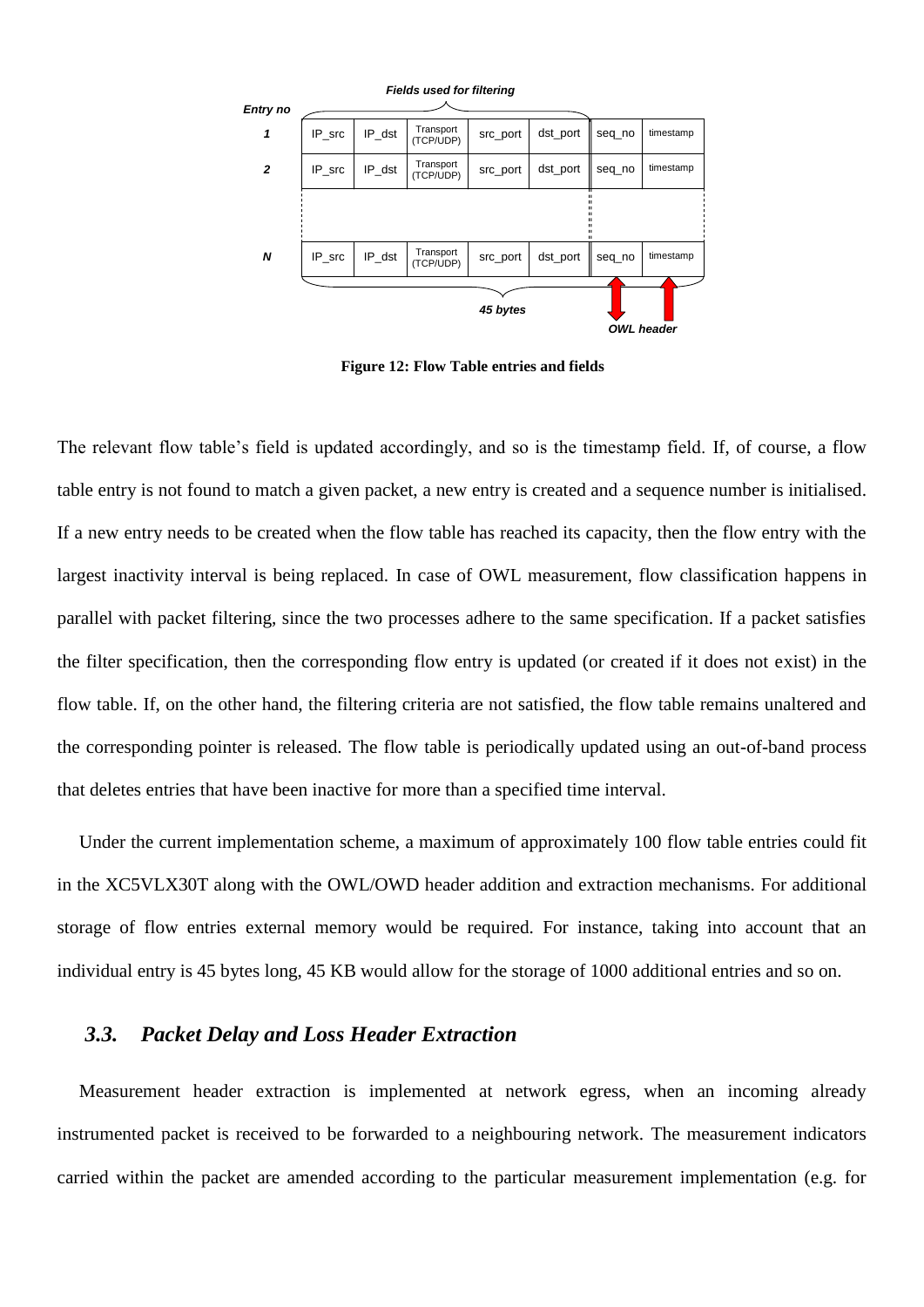OWD a second timestamp of packet arrival should be computed, whereas for OWL the TLV"s sequence number would only have to be recorded), and are subsequently stored in order to be consumed by higherlevel measurement applications, which are outside the scope of this paper.

In terms of complexity and design effort, OWD and OWL extension header *extraction* is a simple task compared to extension header *addition*. Those two operations make up the Extension Header Operations block of [Figure 6.](#page-12-0) Extension header addition comprises the final stage of an outbound packet's journey prior to entering the XGMII interface, whereas extension header extraction is the very first function that an inbound packet will go through just prior to the Reconciliation Sublayer (RS). [Figure 13](#page-21-0) shows the main functional blocks used for implementing extension header extraction. The inbound packet is propagated onto a Flag Check module and at the same time every 32-bit chunk of data is stored in a different buffer.



**Figure 13: Schematic for header extraction module**

<span id="page-21-0"></span>The purpose of the Flag Check module is to read the Next Header entry in the inbound packet's IPv6 main header. If this value indicates the presence of a destination options extension header (= $60_{10}$ ), signal *cntrl* will become logic 1 otherwise it becomes equal to logic 0. As a result, output RxD is connected to either of two switches (*A* and *B*). Switch *A* (*cntrl* = 0) connects the inbound data straight to RxD whereas switch *B* (*cntrl* = *I*) connects RxD to a different buffer (starting from buffer #1) on every half cycle. The collection of N buffers is filled by the contents of the packet, including the measurement extension header data. This is then extracted by connecting RxD to all buffers excluding the ones holding the extension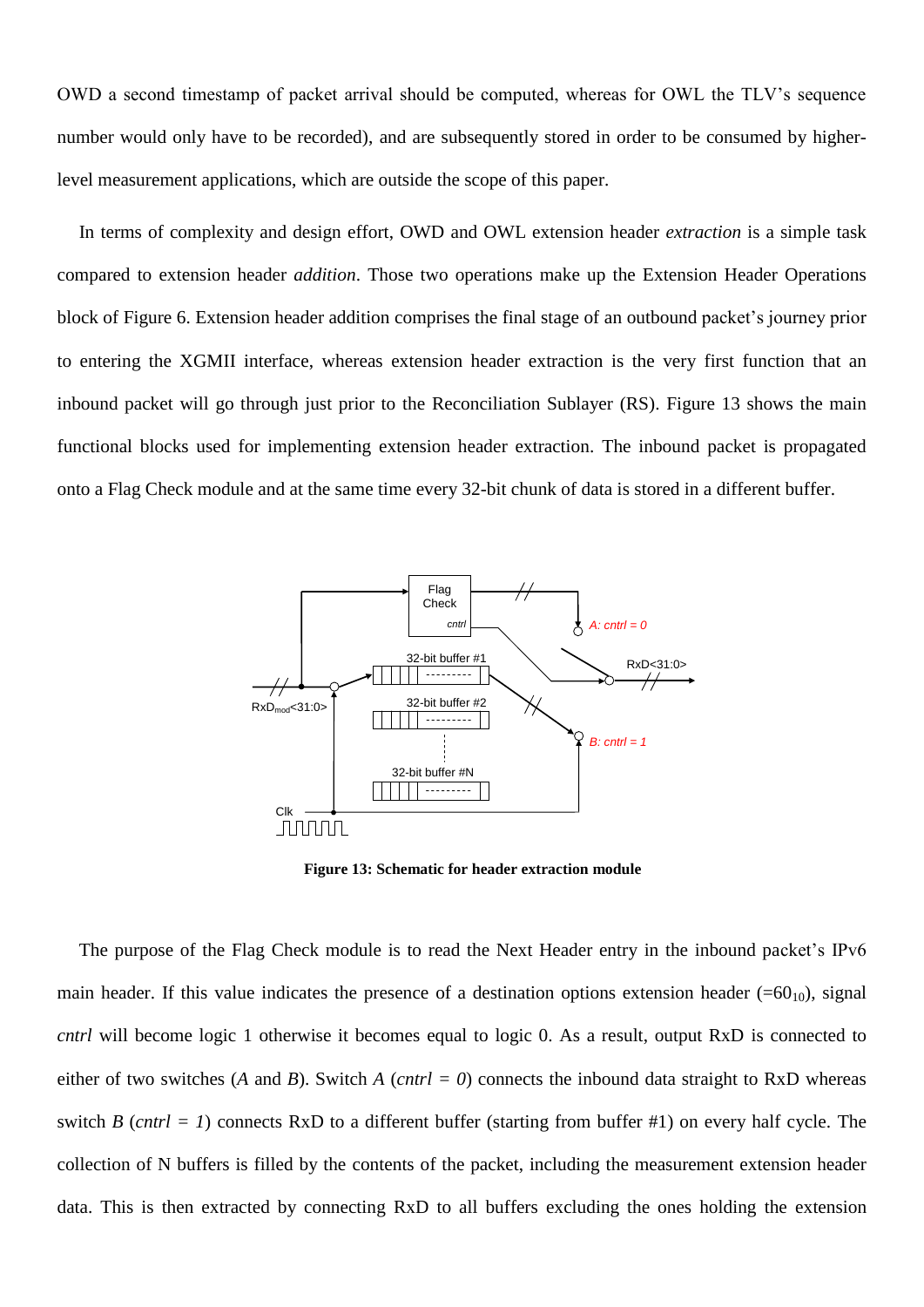header data. [Figure 14](#page-22-0) shows the simulated real-time operation of the implementation described so far. *Rx\_data2* stands for a 72-byte inbound packet (minimum-sized packet including the OWL header). The presence of the header will activate the removal process, and as a result, *tx\_mod* carries the same packet without the extension header. Notice that there is a delay (4 clock cycles) between the two signals since the packet header entry (IPv6 Next Header field) checked by the Flag Check module in order to identify whether an extension header is indeed present is not located at the beginning of the inbound packet. Therefore, packet transmission at the output will begin after this particular entry has been checked and appropriate course of action has been selected.



**Figure 14: Real-time simulation of OWL header extraction for 64-byte packet size**

### <span id="page-22-0"></span>*3.4. Hardware Utilisation and Speed*

The particular FPGA device used as a platform for this work is powerful both in terms of speed and hardware resources. First, through some careful designing, it can operate at speeds that surpass the 156.21 MHz threshold imposed by the XGMII interface. Actual synthesis estimate on the maximum clock speed for this design is 183 MHz. This means that the proposed technique can operate with ease between the XGMII interface and the Reconciliation Sublayer (RS). Second, assuming that flow table entry storage will be taken over by a dedicated memory module (such as a 45 KB or more EPROM), the actual hardware resources consumed by the extension header addition and extraction functionality are quite low, as shown in [Table 2](#page-24-0) which focuses on the FPGA hardware utilisation for OWL measurement on minimum-sized (64-byte) packets. Simulation results for variable packet sizes and OWD measurement show insignificant differences of less than 1% in resource utilisation and are not separately shown here due to space limitations. Before moving onto explaining the information presented in Table 2, it is important to note that a number of different FPGAs were considered in the context of this work, such as the Spartan series and the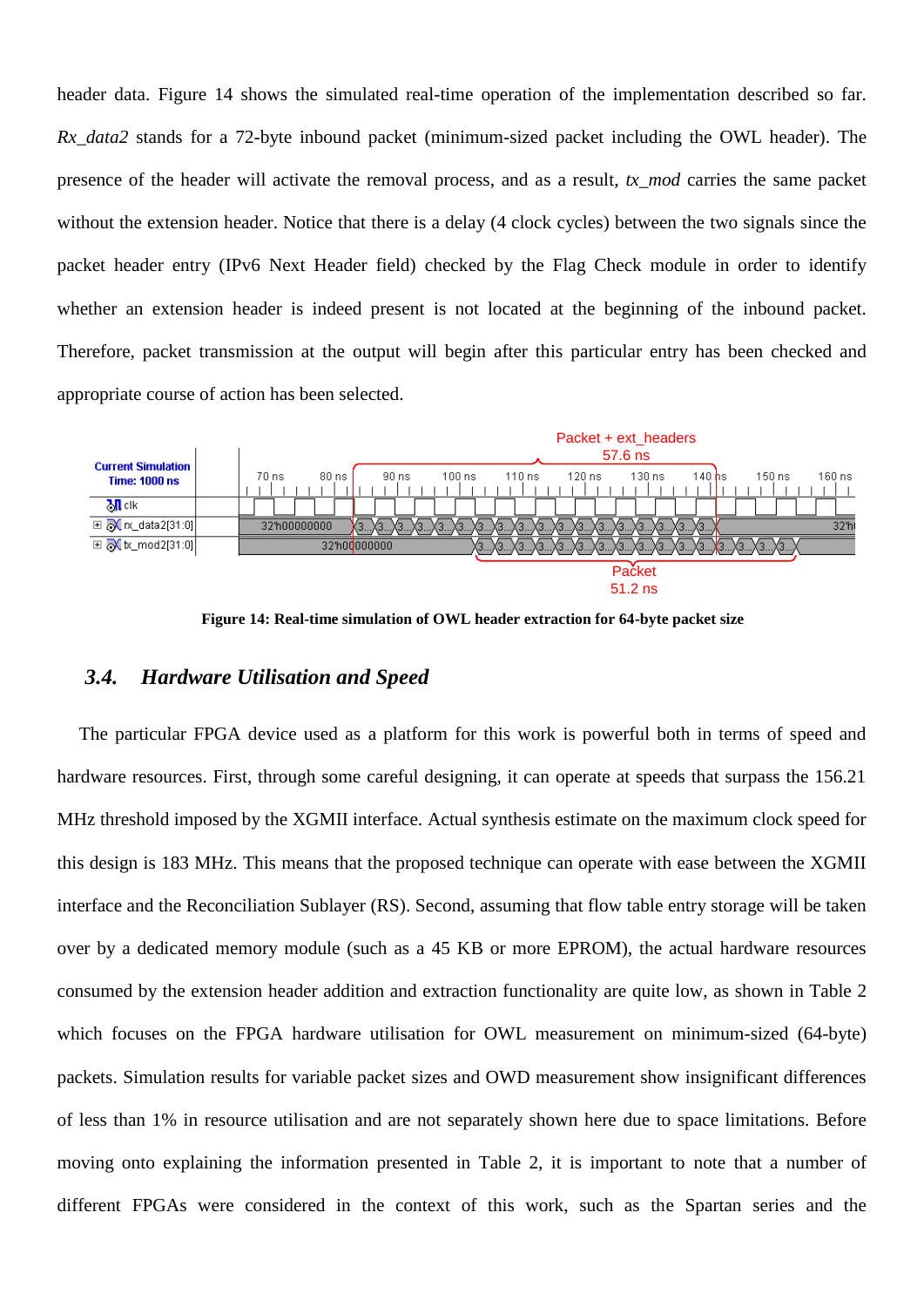Virtex2/Virtex2Pro, however, it was found that the Virtex5 family offers the best results in achieving optimum performance with the least design effort. Spartan FPGAs, in particular, have been developed with economy in mind both in power consumption and cost of purchase. They are, however, considerably resource-limited compared even to one of the most basic Virtex5 FPGAs such as the XC5VLX30. In fact, it has been found that in terms of hardware resources, only a top range Spartan FPGA would be capable of implementing this design, such as the Spartan3E XC3S1600E or Spartan3E XC3S500E. In addition, using the exact same behavioural model of the proposed design (VHDL coded) does not guarantee the same clock speeds for different FPGAs. Spartan and Virtex2 FPGAs achieve poorer results than the Virtex5 FPGA, which suggests a considerably longer design cycle before the implementation meets all performance criteria. Moreover, the selected Virtex5 FPGA is left with considerable amount of hardware resources uncommitted and therefore offers the opportunity to revisit the system in-field and expand its functional capabilities.

Overall FPGA resource utilisation is commonly represented by the *slice logic utilisation* rows. A slice constitutes one of the fundamental FPGA metrics since it directly points to the number of *logic cells* in it. The information presented in Table 2 is split into three different categories in order to show how the utilisation of the device"s resources changes according to the implemented functionality. First, it shows the synthesis results obtained through header *addition* measurements which also includes the additional hardware resources required for complementary functions such as filtering. It can be seen that the slice logic utilisation is considerably low compared to the available resources with a 5% occupation of all *slice registers* and 3% usage of all *slice LUTs* (Look-Up Tables). The next column shows the combined slice utilisation of the FPGA resources when both OWL header *addition* and *extraction* are implemented on the device. It is noticeable that the slice logic utilisation remains at significantly low-levels with only 8% of *slice registers* and 4% of *slice LUTs* needed for the implementation of both OWL measurements on the FPGA. Finally, a third entry shows the resource increase when using some of the device hardware for the purpose of implementing the flow table (along with extension header *addition* and *extraction*). The flow table data size is on the order of 450 bytes and what is noteworthy is that although the *slice register* increase is somewhat small (2%), the *slice LUTs* and *slice LUTs used as logic* increase is 7%.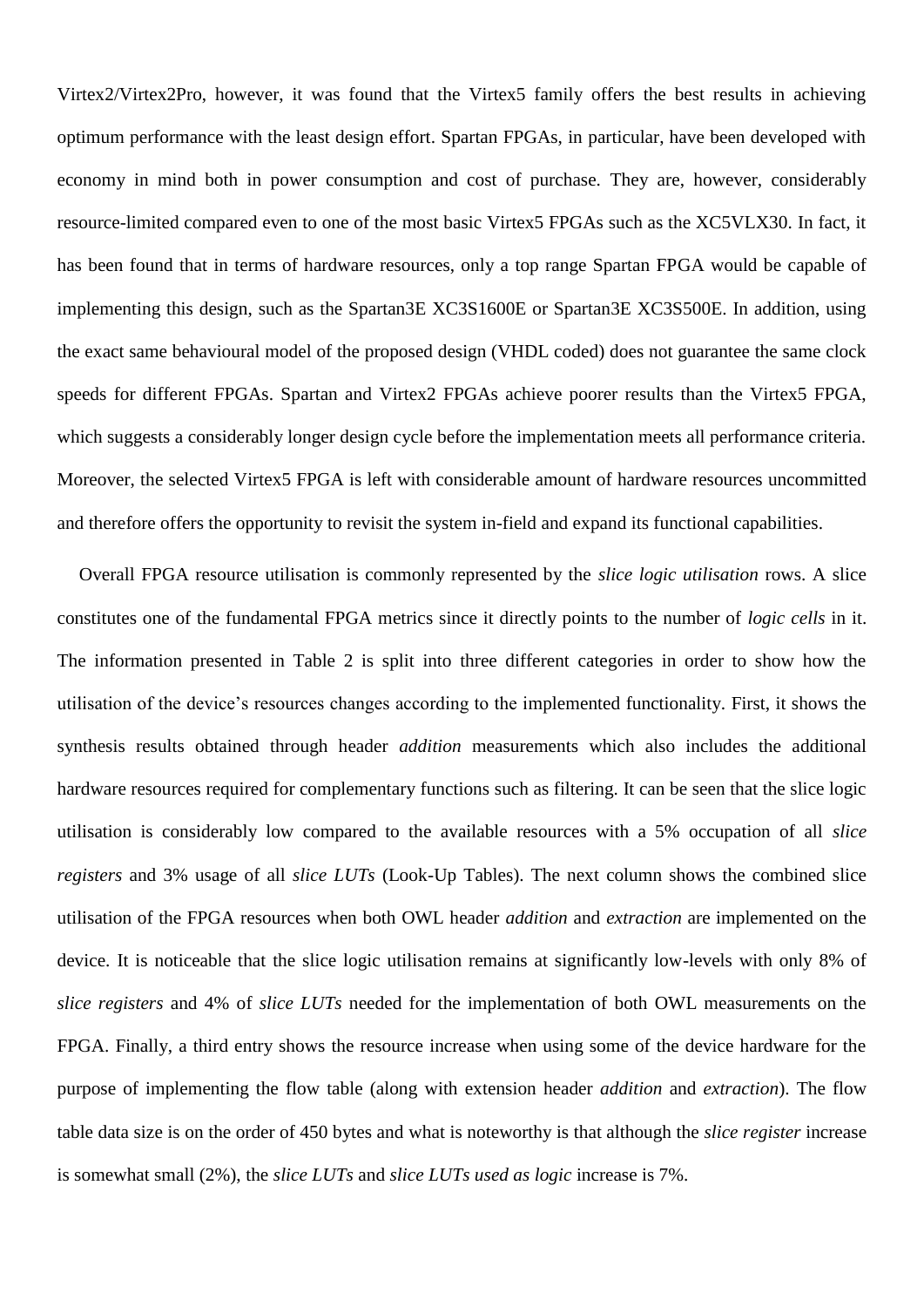<span id="page-24-0"></span>

|                         | <b>Component</b>         | <b>Utilisation</b> | <b>Utilisation</b> (Addition, | <b>Utilisation</b> (Addition,  |
|-------------------------|--------------------------|--------------------|-------------------------------|--------------------------------|
|                         |                          | (Addition)         | <i>Extraction</i> )           | <b>Extraction, Flow table)</b> |
| <b>Slice Logic</b>      | <b>Slice Registers</b>   | 5%                 | 8%                            | 10%                            |
| <b>Utilisation</b>      | <b>Slice LUTs</b>        | 3%                 | 4%                            | 11%                            |
|                         | Slice LUTs used as logic | 3%                 | 4%                            | 11%                            |
|                         | Slice LUTs used a memory | $0\%$              | $0\%$                         | 0%                             |
| <b>I/O Utilisation</b>  | Number of $I/Os$         | 116                | 215                           | 225                            |
|                         | Number of bonded IOBs    | 31%                | 58%                           | 61%                            |
| <b>Specific Feature</b> | Number of                | 6%                 | 6%                            | 6%                             |
| <b>Utilisation</b>      | <b>BUFG/BUFGCTRLS</b>    |                    |                               |                                |
|                         | Number of DCMs           | 25%                | 25%                           | 25%                            |

**Table 2: Virtex5 XC5VLX30T device utilisation for OWL measurements**

Naturally, every doubling of the flow table size would imply a further 7% increase on those two entries, which means that on the FPGA there would be the capability to store approximately 4.5 KB of data. This would leave no more space available to accommodate any possible expansions onto the extension header *addition/extraction* scheme, hence the use of an independent storage unit for that purpose has been considered. If both OWL and OWD measurements were combined on the FPGA, it is estimated that approximately 20% of the *slice registers* and 8% of the *slice LUTs* would be required. This is due to OWL taking up slightly less than half and OWD taking up slightly more than half of those two figures.

It is therefore shown that initial estimates, through FPGA synthesis, support the notion that the method investigated in this paper would be economical to implement on reconfigurable hardware with capabilities equivalent to those of the Virtex5 FPGA device selected for this work. Finally, it is worth mentioning that at the moment many of the FPGA"s input/output pins are used as interfacing ports of the top level entity that includes both modules (OWL header *addition* and *extraction*). This has been useful in simulations since it allows for debugging the implementation by offering an inside view as to how various signals in the design behave, but it will not be a necessity in the finalised implementation. One last notable observation with respect to [Table 2](#page-24-0) is the DCM utilisation. It has been mentioned that the FPGA design presented in this paper, makes use of a single DCM. Only one out of a total of four is currently bounded to the existing design leaving the remaining three available for use in additional expansions on the same chip if so desired.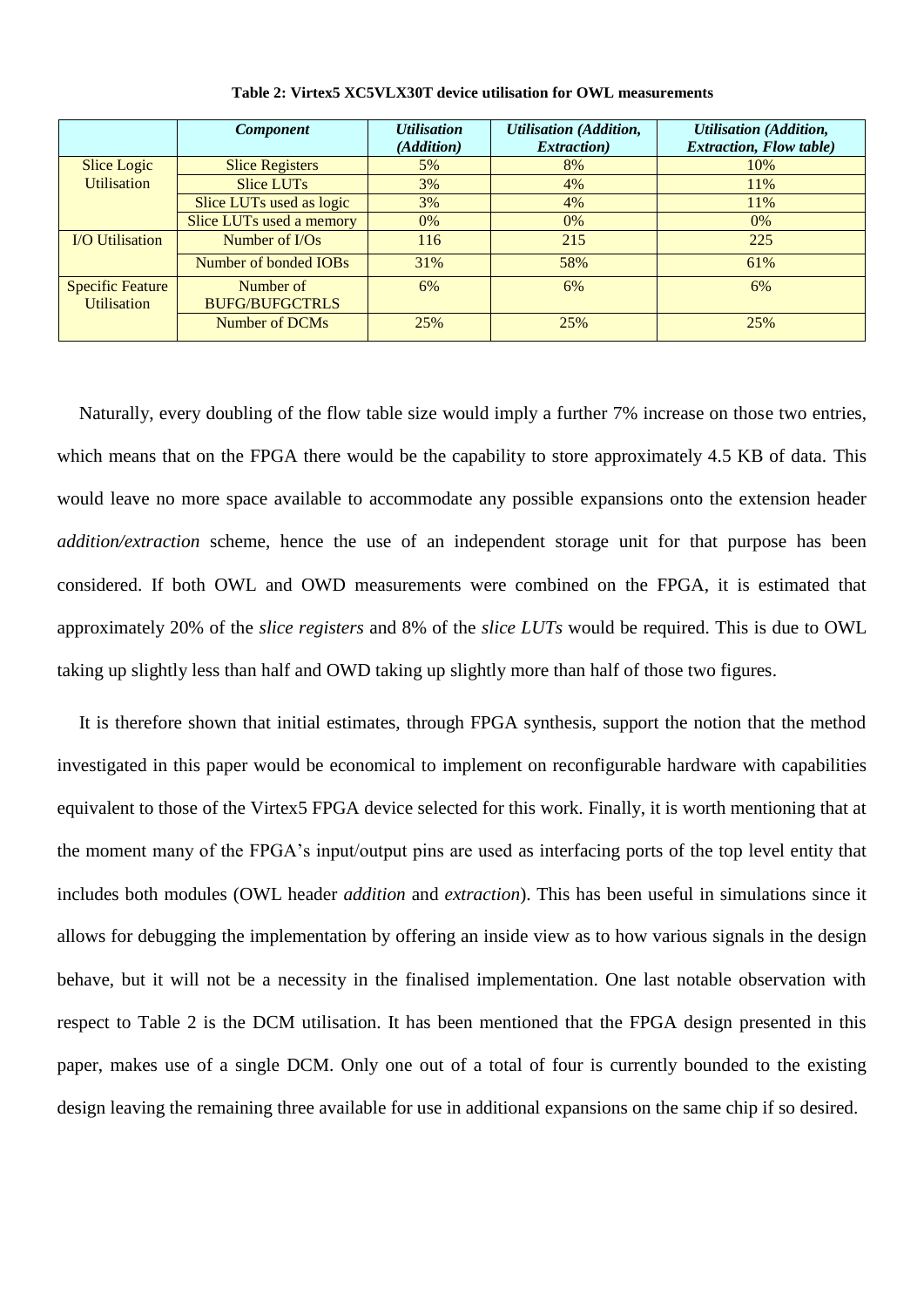# <span id="page-25-0"></span>**4. Operational Analysis**

In-line measurement instrumentation operates in a similar manner to other widely deployed mechanisms that are applied either end-to-end (e.g. Virtual Private Networks – VPNs, IPSec tunnelling) or in-network (e.g. Multi-Protocol Label Switching – MPLS, IPv4/IPv6 tunnelling) and provide added functionality at the expense of marginally increasing the packet size. All these mechanisms incur an implicit penalty in the maximum bandwidth that can be sustained while additional data is being piggybacked onto data-carrying packets, and they are part of the reason networks are heavily over-provisioned to operate at less than 50% utilisation [\[14\].](#page-37-16) The in-line measurement header addition module that operates at network ingress increases the packet size by 8 and 24 bytes, for packet loss and delay instrumentation, respectively. In contrast, however, to the aforementioned relevant mechanisms that require all packets of a given stream to be piggybacked or encapsulated in order to operate, in-line measurement can be equally applicable while operating at a configurable level of granularity to match a network"s utilisation. Indeed, the developed filtering and sampling schemes can be exploited to apply measurement instrumentation at a subset of traffic to incur minimal to no impact to the network"s operation.

In this section we will examine the worst-case impact of the hardware in-line measurement instrumentation when operating as an integral part of very high-speed routers, based on data collected from simulation analysis. We will also discuss methods to alleviate the impact of the instrumentation process at full line speed without necessarily resorting to tightening the filter specification or decreasing the sampling rate. At the worst case of continuously instrumenting (wildcard filtering and sampling) back-to-back packets arriving at full line speed (10 Gb/s), there is a point in time where outbound packets will have to be dropped. To clearly describe this challenge we shall examine the case of OWL extension header addition on back-to-back, minimum-sized (64-byte) packets. An outbound packet appears at the extension header addition module input, as shown in [Figure 15.](#page-26-0) The time at which a modified packet  $TxD_{mod}$  can begin transmission relative to the appearance of its unmodified counterpart TxD at the input of the *Header Addition* block is limited by two factors. First, all filtering stage flags have to indicate that the outbound packet should indeed be modified, as discussed in section [3.2.1.](#page-14-1) In this process, different parts of the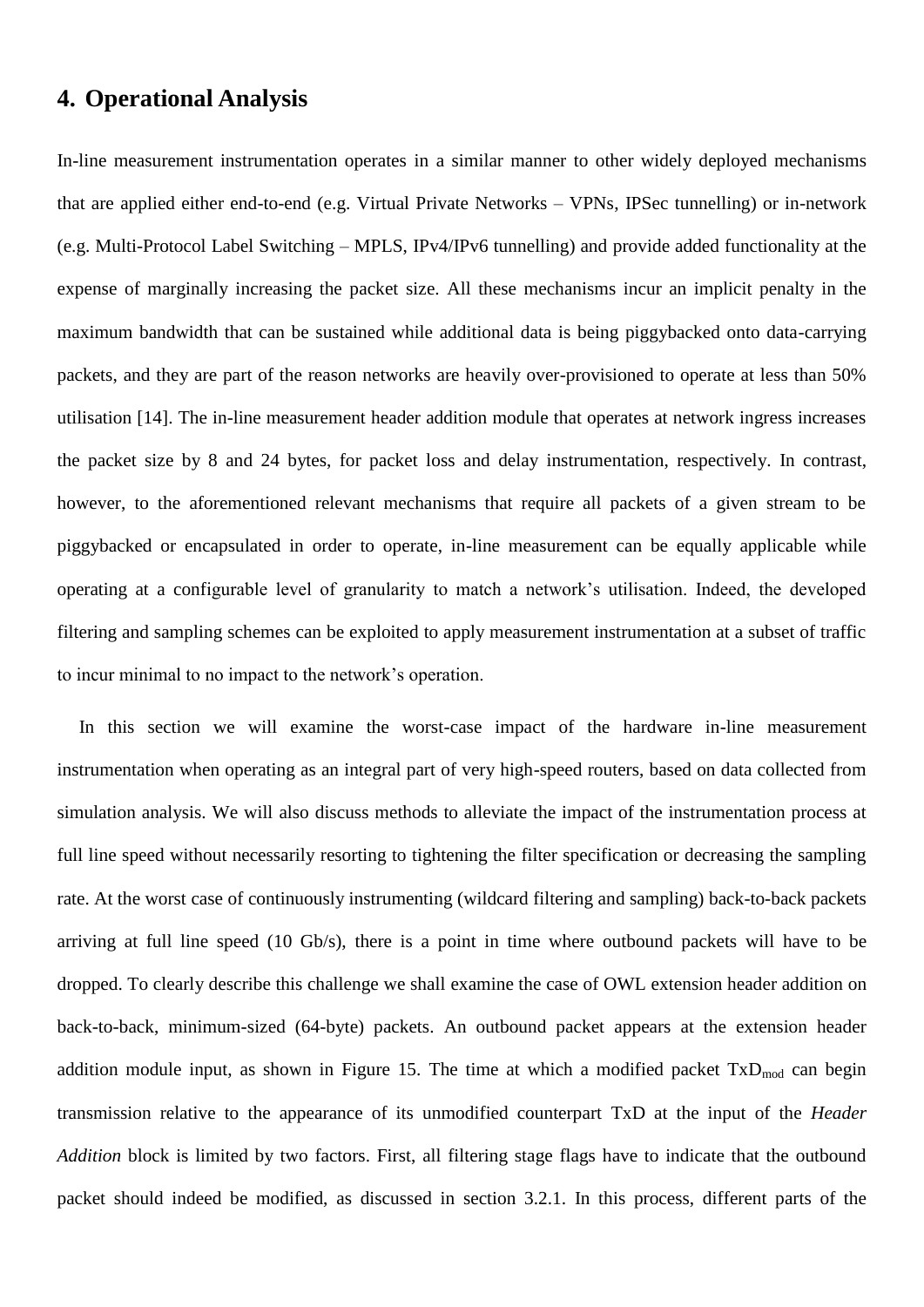outbound packet are compared against predetermined values and hence the Header Addition block has to 'wait' until all flags instruct it to begin packet data modification and transmission. Second, the hardware implementation of the Header Addition stage, described in section [3.2.3,](#page-16-1) specifies that only when all TxD data are loaded onto the *Group A* buffers, signal *cntrl* can allow for their propagation onto *Group B* buffers and consequently onto the output.



**Figure 15: The outbound unmodified and modified packet transmission**

<span id="page-26-0"></span>Data are transmitted in chunks of 32 bits every 3.2 ns (XGMII interface) and for a 64-byte packet it takes 51.2 ns to complete. Consequently, the modified packet commences transmission after 51.2 and since it is 8 bytes longer than the original packet, it requires 57.6 ns to complete. [Figure 16](#page-27-0) shows what naturally develops when a sequence of back-to-back packets appear at the Header Addition module input requiring the addition of a measurement extension header. As soon as the reception of *Packet1* ends, the transmission of (the modified) *Mod\_packet1* begins. Notably, the start of *Mod\_packet1*"s transmission coincides with the start of *Packet2*"s reception. The difference in size, however, between original and modified packets results in a *delay* that increases with time. To better understand the situation we have to revert back to the implementation shown in [Figure 10.](#page-16-0) Every time an unmodified packet completes loading onto the buffer array of *Group A*, signal *Cntrl* toggles and all *Group A* contents are sequentially loaded onto buffer array *Group B*, which also propagates its contents onto the output  $(TxD_{mod})$  in a sequential manner. *Group B* buffers operate in an alternating state mode, first unloading data onto  $TxD_{mod}$  and then being updated with new data. However, in case of 64-byte packets, a 51.2 ns cumulative system delay (the length, in units of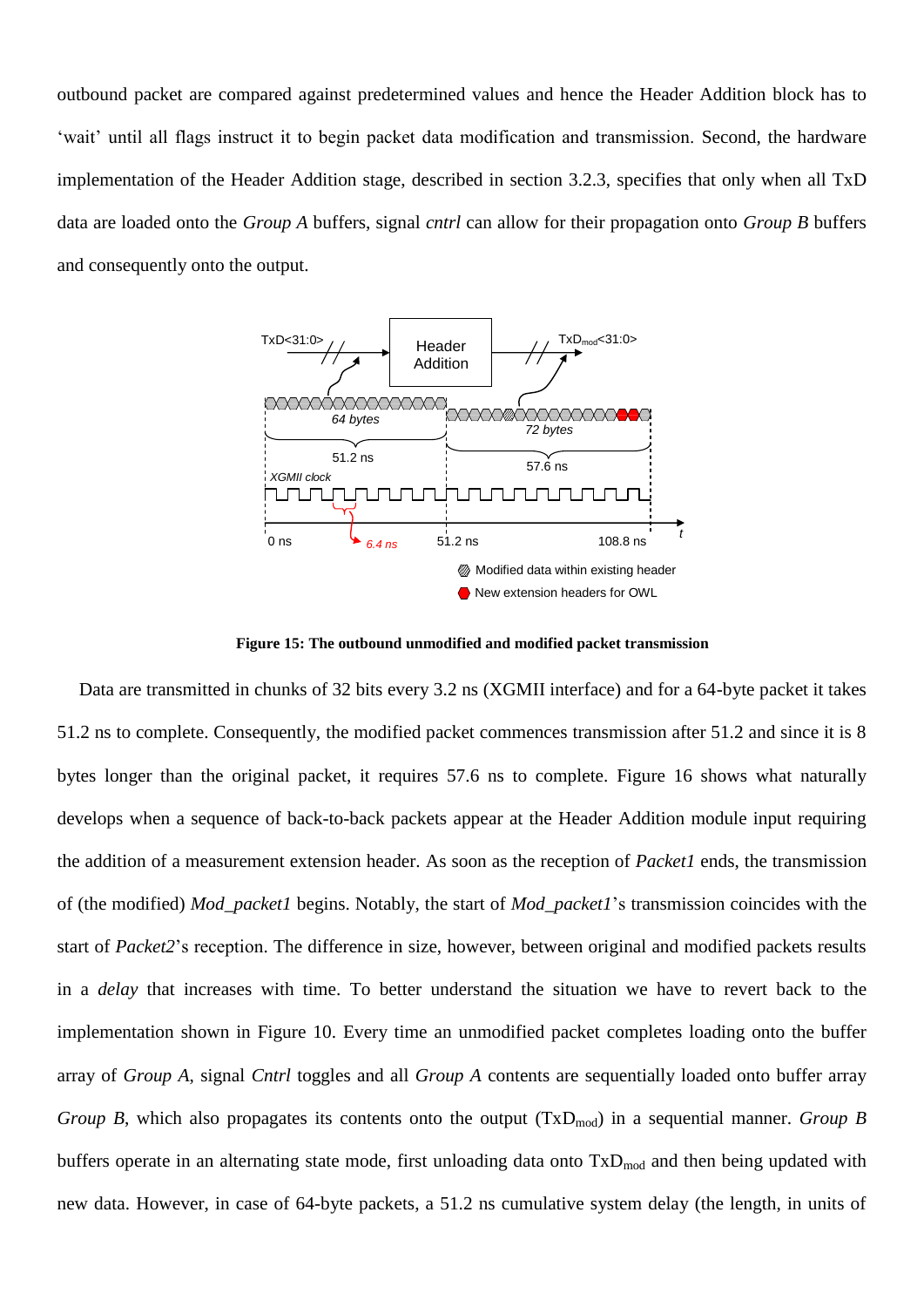time, of the unmodified minimum-sized packet to appear at TxD) disrupts the repetitive alternation between the two states and forces a *Group B* buffer to update its contents twice before unloading data onto  $TxD_{mod}$ , which results in a modified packet *(Mod\_packet#N)* that contains data from two different packets. This is marked by the occasion where a modified packet *i* begins transmission at the same instant as an unmodified packet *i + 2* is received into the buffers of *Group A*, and will lead to corruption of the modified packet.



**Figure 16: Accumulating delay due to back-to-back packet filtering**

<span id="page-27-0"></span>Dropping the corrupted packet will reset the system processing delay back to 6.4 ns, continuing accumulation from this value once again. This problem recycles over and over and the frequency at which it will occur is a function of a number of different parameters. For instance, systematic count-based sampling can be used to extend the time before a packet drop occurs. For minimum-sized back-to-back packets at 10Gb/s, instrumentation would result in a packet drop every 409 ns (i.e. every eight back-to-back packets), Naturally, results improve for bigger packet sizes, since the time it takes for packet corruption to occur increases accordingly. For example, instrumentation of back-to-back maximum-sized packets at 10 Gb/s would result in a packet drop every  $230 \cdot 10^3$  ns (every 189 back-to-back packets). [Figure 17](#page-28-0) shows the number of transient packets (both modified and unmodified) until a single packet drop occurs against the delay that develops between outbound packets at the input and output of the Header Addition module,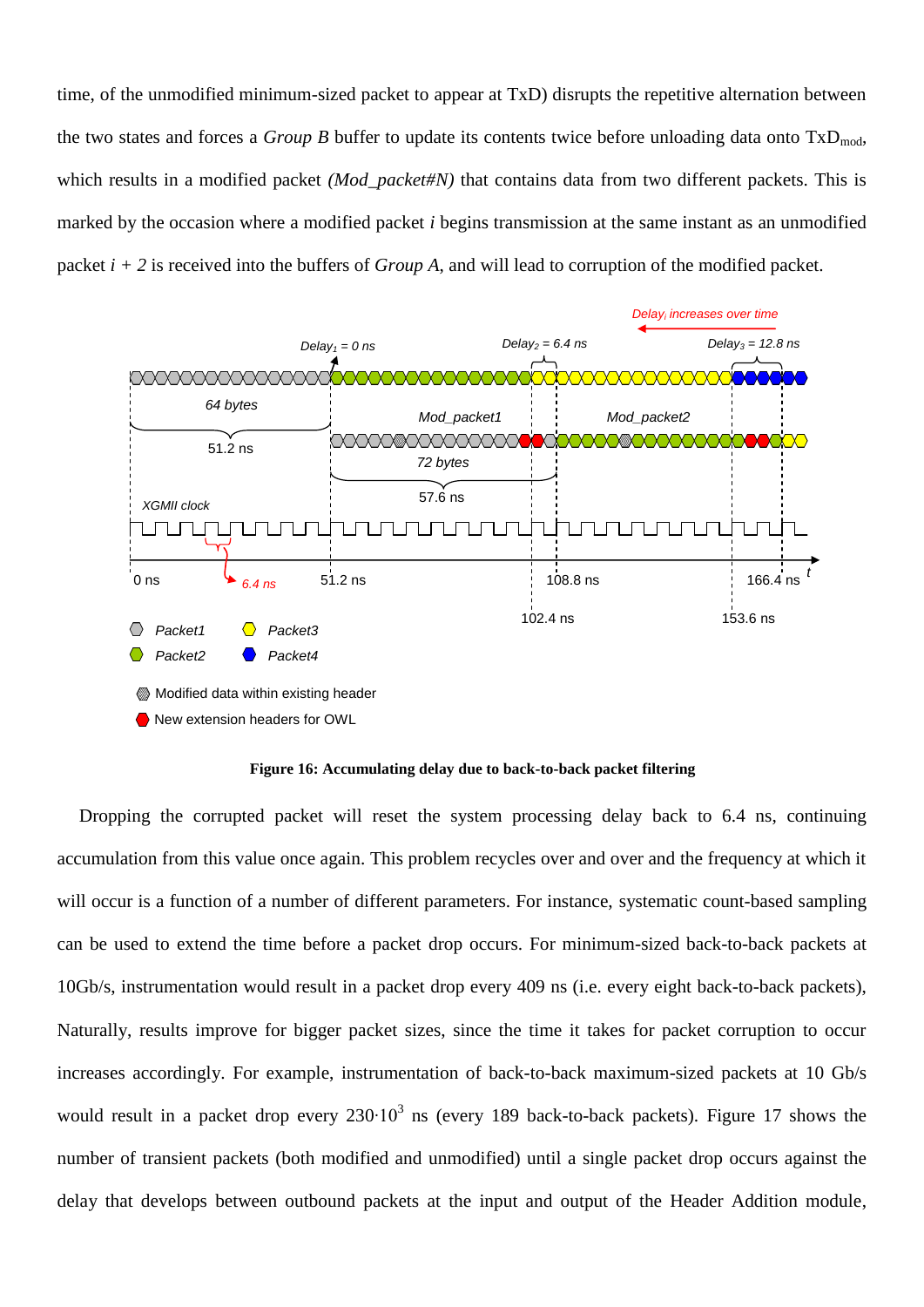assuming back-to-back packet arrival at 10 Gb/s, for minimum and maximum-sized Ethernet segments. The figure also shows how many back-to-back packets are required to build up the internal system delay that would result in a single packet drop for different count-based sampling granularities.



**Figure 17: Number of packets through Header Addition module until packet drop occurs**

### <span id="page-28-0"></span>*4.1. Maximum Data Rate of Instrumentation*

One approach to alleviating packet drops when the system operates at maximum stress is to decrease the rate at which data are provided to the Header Addition module. This can eliminate the problem entirely by virtually expanding the length of unmodified packets arriving for instrumentation at the header addition module, so that their transmission time matches that of a modified packet at 10 Gb/s. Reducing the rate at which 32-bit chunks of packet data are transmitted decreases the network speed. The maximum achievable rates of the hardware implementation for the two in-line measurement modules (OWD and OWL) are summarised in [Table 3,](#page-28-1) for three different packet sizes representative of minimum, medium and maximumsized Ethernet segments. It is worth noting that the rates below are comparable to the maximum achievable rates within an MPLS network, and much higher than the true data rates achieved by protocol and/or security encapsulation.

<span id="page-28-1"></span>

| Packet size (bytes) | Data rate for OWL   | Data rate for OWD |
|---------------------|---------------------|-------------------|
| 64                  | $8.88$ Gb/s         | $7.27$ Gb/s       |
| 512                 | $9.8 \text{Gb/s}$   | $9.5$ Gb/s        |
| 518                 | $9.94 \text{ Gh/s}$ | $9.84$ Gb/s       |

**Table 3: Maximum allowable data rates for different packet sizes**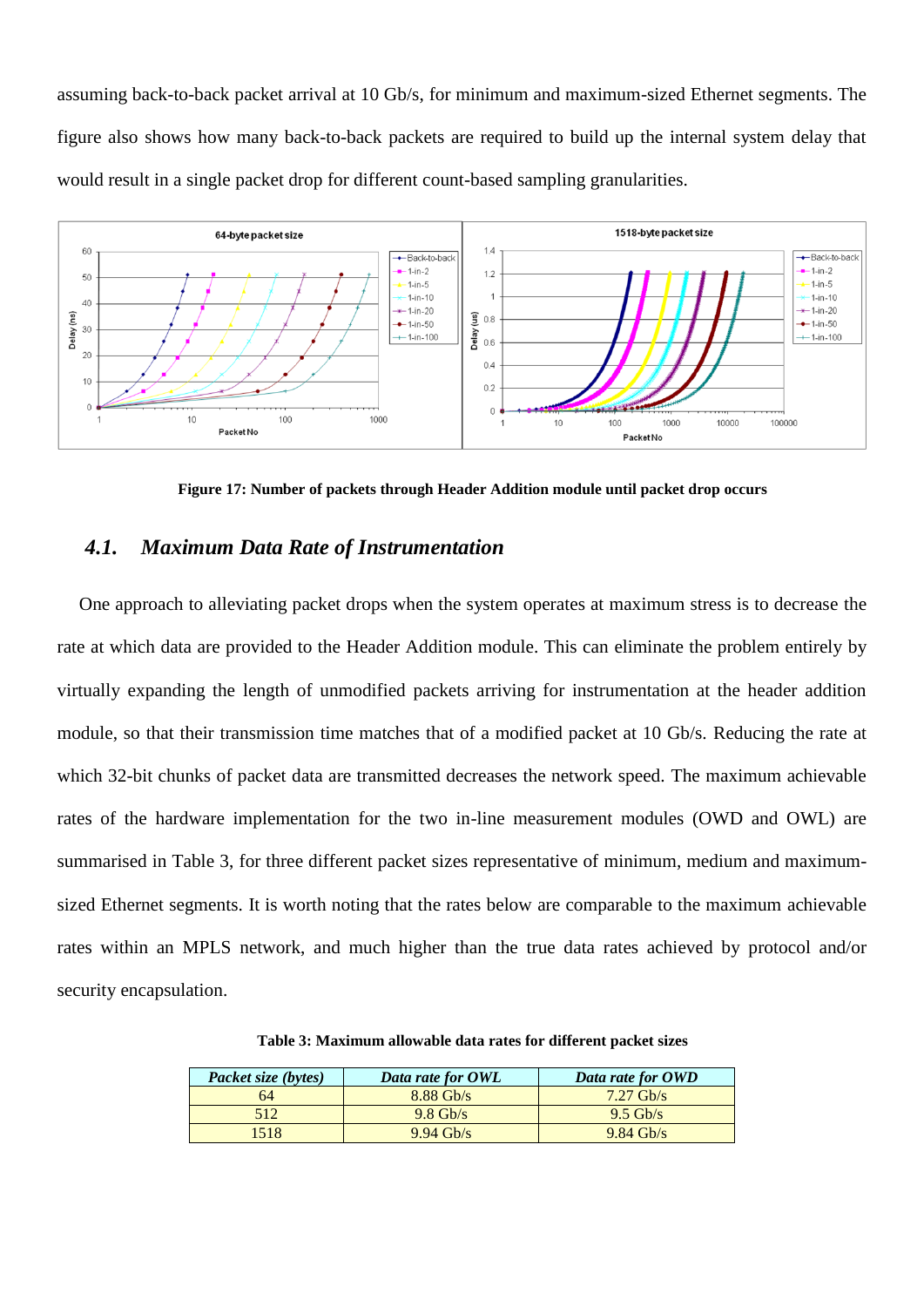### <span id="page-29-0"></span>*4.2. Additional storage elements*

Additional hardware resources can be used as buffers to store packets as they come into the instrumentation module, and therefore virtually increase the system throughput and lessen the extent to which packet drops occur, when the system operates under extreme stress. As shown in [Table 2,](#page-24-0) the base hardware design uses approximately 10% of resources (Slice LUTs) of the chosen FPGA platform, leaving significant space for extensions that will further reduce the instrumentation impact on throughput. In order to evaluate the benefits of using such a packet storage medium, a distributed RAM has been implemented on the platform FPGA, shown in [Figure 18](#page-30-0) in conjunction with the overall system. Only fundamental signal lines are highlighted, including write enable (we) and address specifier (addr) signals for the distributed RAM block. This design allows for packets to be directed either to the memory buffer or straight to the Header Addition Module depending on whether they need to be queued or processed directly. When extreme stress conditions arise (discussed in section [4\)](#page-25-0), packets can be stored in RAM rather than dropped. The base design did not use any slice logic for implementing memory, hence the relevant column of [Table 2](#page-24-0) shows 0% utilisation. However, the FPGA provides 5120 LUTs for memory purposes which in our case can be used for storing excess data prior to instrumentation. [Figure 19](#page-30-1) shows the size, in bytes, that can be stored in memory over the LUTs used. The maximum number of packet data that can be stored on-chip are 32 KB at the expense of 4096 LUTs. Under the worst case operating scenario of instrumenting back-to-back packets, this would significantly reduce packet drops by three orders of magnitude. As discussed in section [4,](#page-25-0) OWL instrumentation of minimum-sized (64-byte) back-to-back packets at 10 Gb/s would result in a single packet drop every 409 ns. Using the 32 KB of distributed RAM to store excess data will create a back-pressure mechanism for the header addition module that will extend successful packet instrumentation with no packet drops for 209.5 $\cdot$ 10<sup>3</sup> ns. Similarly, for maximum-sized packets, this back-pressure mechanism will extend the time for a packet to be dropped from  $230 \cdot 10^3$  to  $4.9 \cdot 10^6$  ns. As we will discuss in section [5,](#page-31-0) such burst lengths (on the order of thousands of microseconds) of back-to-back traffic do not occur on today"s backbone networks. Therefore, the trade-off between memory hardware resources and storage for packet data can be left at the discretion of particular deployments depending on the application requirements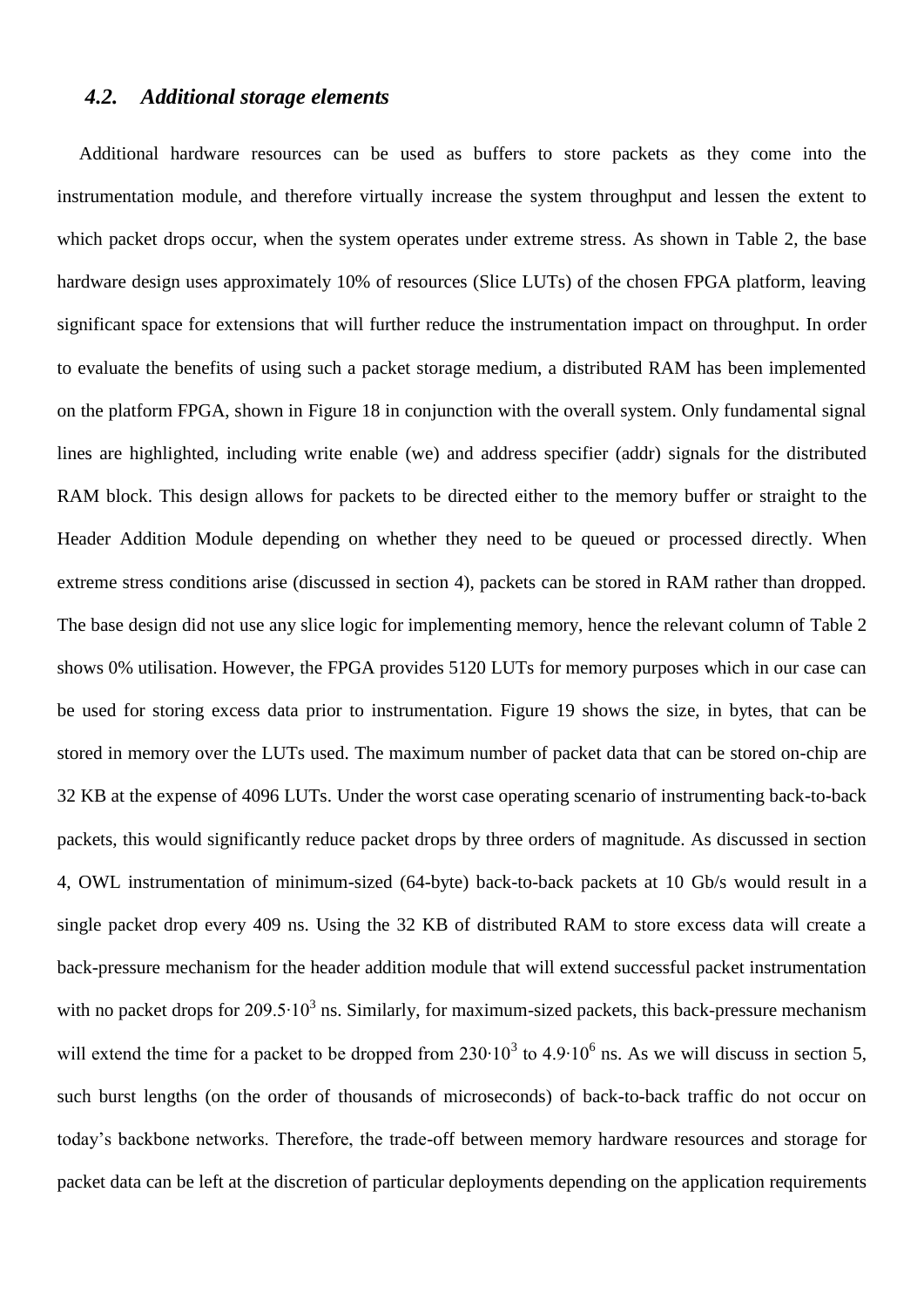and traffic demands. At the same time, it should be noted that even if all LUTs for memory are used, a significant part of hardware resources destined for logic utilisation remain available. Analysis has shown that 79% of the slice LUTs used as logic are available for further design additions/modifications or to be used as extra storage elements.





<span id="page-30-0"></span>**Figure 18: Extended design including RAM module Figure 19: RAM size over implemented LUTs**

<span id="page-30-1"></span>

#### *4.3. Maximum Transfer Unit (MTU) considerations*

The addition of measurement extension headers to packets in transit should be done with care not to cause packet fragmentation and negatively impact the performance of instrumented traffic. Fragmentation can be caused if the size of a packet grows bigger than the Maximum Transfer Unit (MTU) of a link along the end-to-end path. In contrast to IPv4 where fragmentation is performed en-route, in IPv6 fragmentation is end-to-end. In order to avoid intermediate routers having to fragment packets, IPv6 end-hosts are required to perform Path MTU (PMTU) discovery prior to establishing a connection, unless they use the guaranteed minimum MTU of 1280 octets [\[12\].](#page-37-17) It is reasonable to assume that backbone network topologies support MTUs larger than the guaranteed minimum, which is also evident in [Figure 20](#page-33-0) that shows maximum-sized Ethernet segments of 1518 bytes being transferred over operational backbone links. When PMTU discovery is employed, then instrumented (network ingress) nodes should advertise a MTU according to equation (1).

$$
MTU_{adv} = \min_{i=0...L} MTU_i - H \tag{1}
$$

The advertised *MTUadv* for a network topology consisting of *L* links should be *H* bytes less than the minimum MTU of the topology, where *H* is the size of the measurement header to be added to the instrumented traffic. It is reasonable to assume that within an ISP network, the minimum MTU across all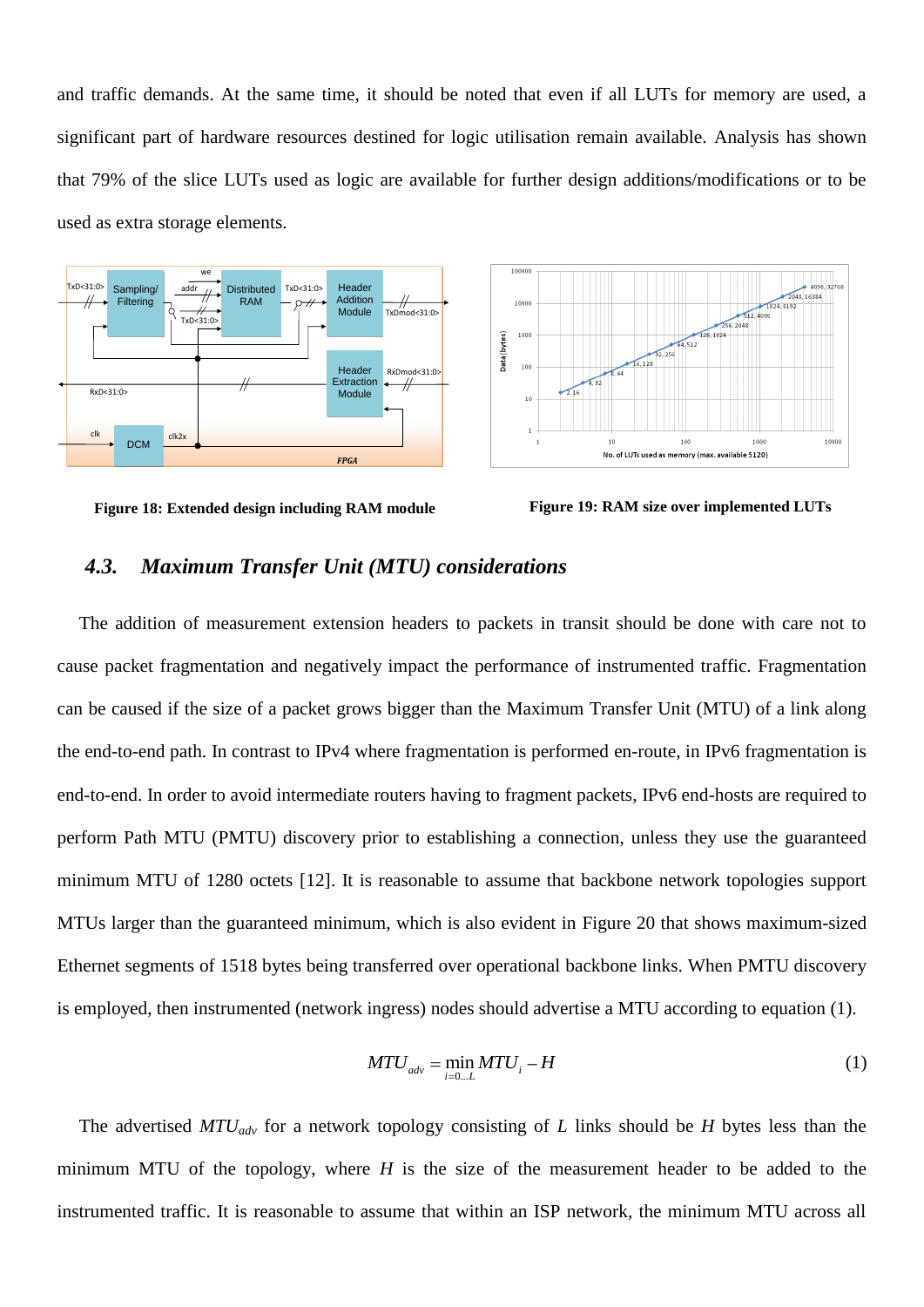links is known. Under this assumption, intermediate nodes within a network do not have to be modified, nor do they have to be aware of the instrumentation taking place at the edges, since the MTU advertised by the ingress (instrumented) node guarantees that the addition of measurement headers will not cause packet sizes to exceed the topology"s minimum MTU. If at the end of PMTU discovery, *MTUadv* is the minimum across the end-to-end path then this will be adopted by the end-hosts, which will allow for measurement headers to be inserted to the packets and carried along within the boundaries of the instrumented network topology. If a *MTU < MTUadv* is adopted by the end-hosts, again edge-to-edge instrumentation within a network can proceed as normal since at network egress the measurement header will be removed. PMTU discovery is one of several techniques that can be used to avoid fragmentation or packet dropping in the presence of mechanisms that increase the packet size in the network such as, for example, MPLS or packet encapsulation/tunnelling. Other, less elegant techniques include Maximum Segment Size (MSS) clamping at network ingress, and routing of baby giant frames (frames slightly longer than the MTU) across the topology. However, detailed description of such mechanisms is outside the scope of this document.

# <span id="page-31-0"></span>**5. Overhead analysis for high-speed backbone network links**

In this section we assess the operational impact of the instrumentation process on an actual backbone 10 Gb/s Internet link experiencing a "typical" workload. The typical provisioning rule in effect in most largescale IP networks is that links are not supposed to exceed 50% utilisation in order to limit queue occupancy and cross-router delay, and also provide robustness to failures. In reality, link utilisation across Tier-1 networks is consistently reported to be far lower than 50% [\[14\],](#page-37-16) which leaves enough capacity for instrumenting packets at high link speeds using the hardware implementation of in-line measurement presented in this paper. We expect that the virtual data rate reduction incurred by the instrumentation process even at high speed backbone links will be minimal in terms of packets that would have to be dropped or queued. In order to verify this claim, we have used a recent, hour-long high resolution traffic trace provided by CAIDA [\[2\]](#page-37-18) to analyse the performance of the hardware prototype based on actual packet size and interarrival time patterns. The trace captured all traffic at a 10 Gb/s backbone ISP link connecting Chicago, IL and Seattle, WA [\[24\],](#page-37-19) and it includes over 716 million records of individual IP packet arrivals,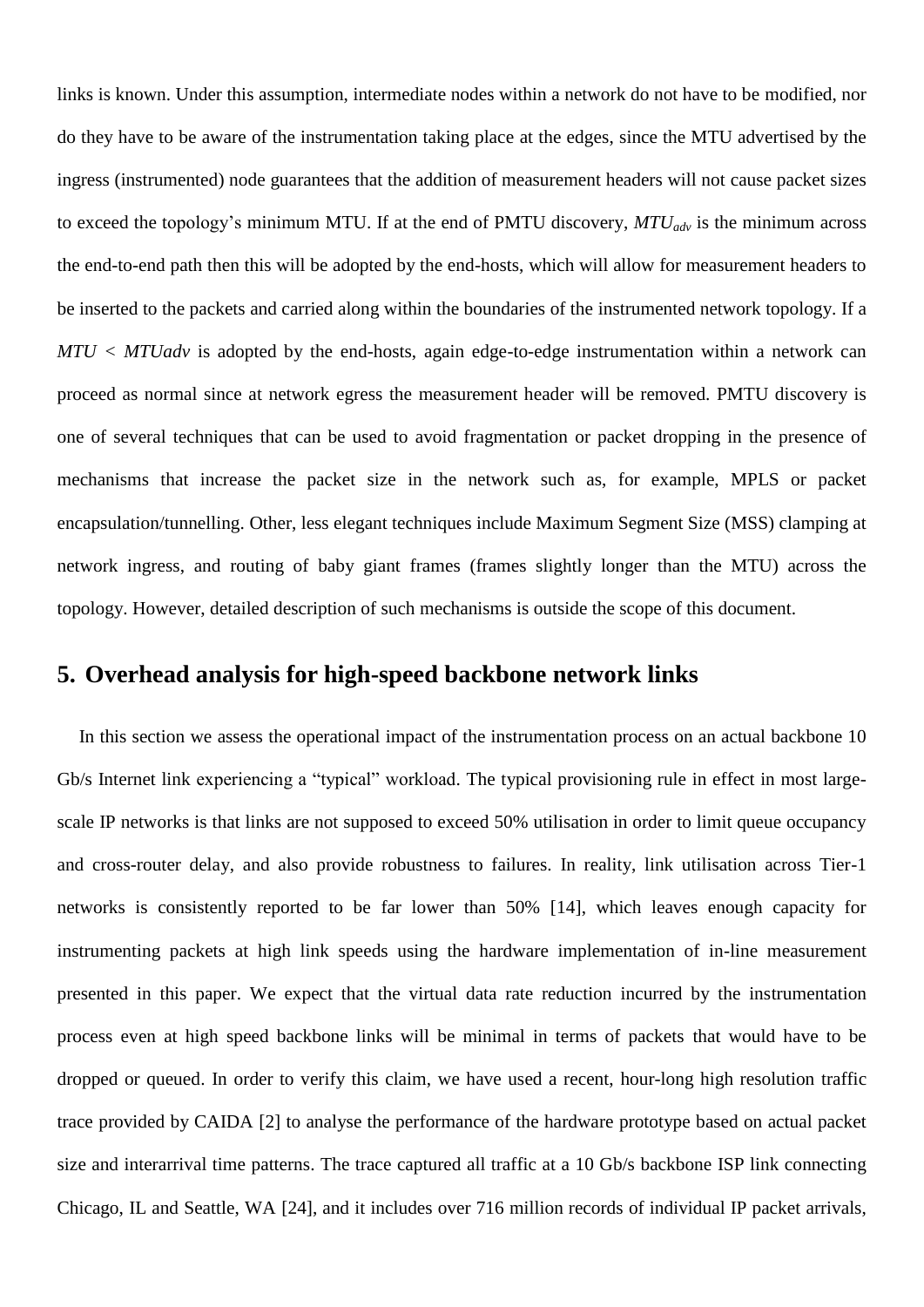each consisting of a nanosecond resolution timestamp and the IP packet size  $S_p$  in bytes. We have processed the trace to calculate packet interarrival times and to adjust  $S_p$  to include a full Ethernet segment, by choosing  $S_p = max(64, S_p + 18)$ . The minimum packet interarrival time *IA* between two (back-to-back) packets *p-1* and *p* over a 10 GigE link is linearly analogous to the full Ethernet segment size of *p* at 10 Gb/s,  $min(I_{A_p,I,p})$ =0.8\**S<sub>p</sub>* (ns). Hence, assuming Ethernet segment sizes from 64 to 1518 bytes, the theoretical minimum packet interarrival times for 10 Gb/s vary from 51.2 to 1,214.4 nanoseconds. The hardware in-line measurement process at 10 Gb/s adds a constant per-packet transmission time *C* of 6.4 and 19.2 ns for OWL and OWD instrumentation, respectively. Therefore, for two successive packets being instrumented, a processing delay component  $D_p$  is added if the second packet arrives at a rate less than the minimum transmission time plus the constant component *C*, as shown in equation (2) below.

$$
\begin{cases}\nD_p = 0.8 * S_p + C - (t_p - t_{p-1}), & t_p - t_{p-1} < 0.8 * S_p + C \\
D_p = 0, & t_p - t_{p-1} \ge 0.8 * S_p + C\n\end{cases}
$$
\n(2)

Assuming a series of  $k-i+1$  packets arriving within a time interval  $[t_i, t_k]$ , all of which are instrumented with in-line measurement indicators (wildcard filter specification), the processing delay component  $D_p$  (in ns) will add-up depending on the arrival rate of the successive packets according to equation (3).

$$
\sum_{p=i}^{k} D_p = 0.8 \times \sum_{p=i-1}^{k-1} S_p + (k-p) \times C - (t_k - t_i)
$$
\n(3)

Of course, a negative cumulative delay component simply means that packets arrived at sufficiently large spacing to accommodate for the insertion of the in-line measurement headers and their subsequent transmission at 10 Gb/s, and can be therefore set to zero.

We have computed the processing delay component that would accumulate in the system if wildcard traffic instrumentation had taken place at a typical backbone 10 Gb/s Internet link. Even though it can be assumed that links are over-provisioned, the burstiness of traffic is important in determining the system"s performance and in quantifying the levels of resulting packet drops, if applicable. We first examine the presence and intensity of packet trains in the trace. A packet train is a burst of packets arriving back-to-back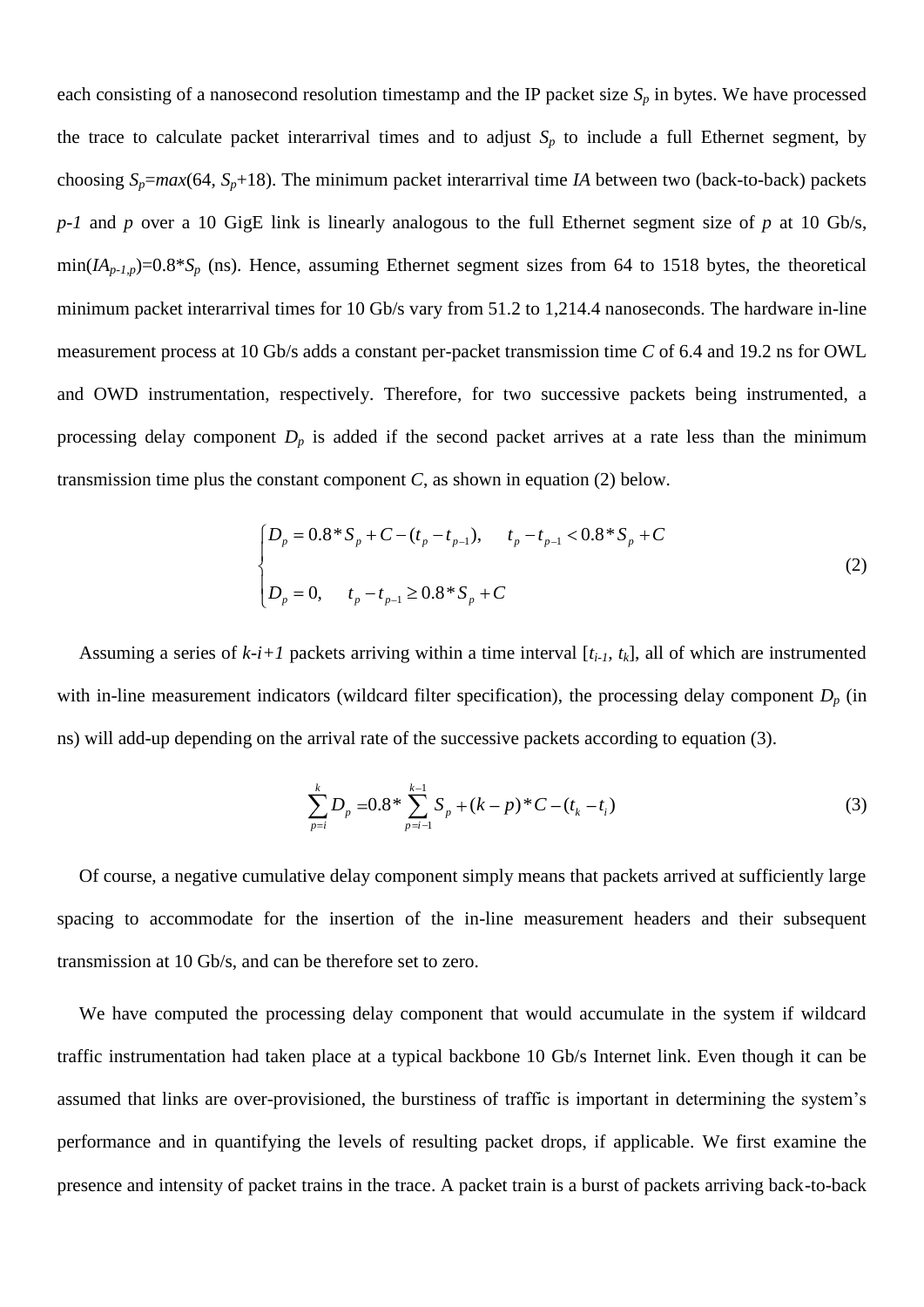with minimum interarrival time between them determined by the capacity of the medium and the packet size. Overall, packet trains comprise 3.7% of the entire trace, with the rest of the packets arriving with longer spacing. Figure 20 shows the Cumulative Distribution Functions (CDF)s of the length of such bursts and their duration, and also the packet (Ethernet segment) size distribution for the observed trace.



<span id="page-33-0"></span>**Figure 20: Packet Trains and Packet Size Distributions for the CAIDA dataset; 15/05/2008; 12:59:07 – 13:58:45**

It is apparent that long packet trains appear extremely rarely. The vast majority of packet trains are of size two (89.4%), meaning that only two packets arrive back-to-back at a given instant. 99% of the burst lengths is less than four packets, and there is only one occasion in the entire trace where 26 packets arrived back-to-back. The duration of each burst is therefore mainly bound by the size of two successive segments, which are very rarely of maximum size. 95% of burst duration is less than the time required to transmit/receive two maximum-sized Ethernet segments back-to-back (2,428.8 ns). The packet size distribution exhibits the typical bimodality at minimum and maximum packet sizes with far fewer occurrences of medium-sized datagrams, reinforcing the argument that although the majority of packets are minimum-sized (e.g. TCP acknowledgments), the majority of bytes (~73% in our case) are transferred within maximum-sized packets [\[3\].](#page-37-20) These two latter observations (the extremely rare occurrence of back-toback maximum-sized packets which carry the majority of bytes) are very important for in-line traffic instrumentation, since they imply that the main data-carrying packets can be instrumented completely unintrusively. Overall, the low burstiness levels imply that the hardware-based in-line measurement modules at the edges of an ISP network can hardly impact its capacity and forwarding operation. We will now quantify this argument through detailed results regarding the impact of the accumulated system delay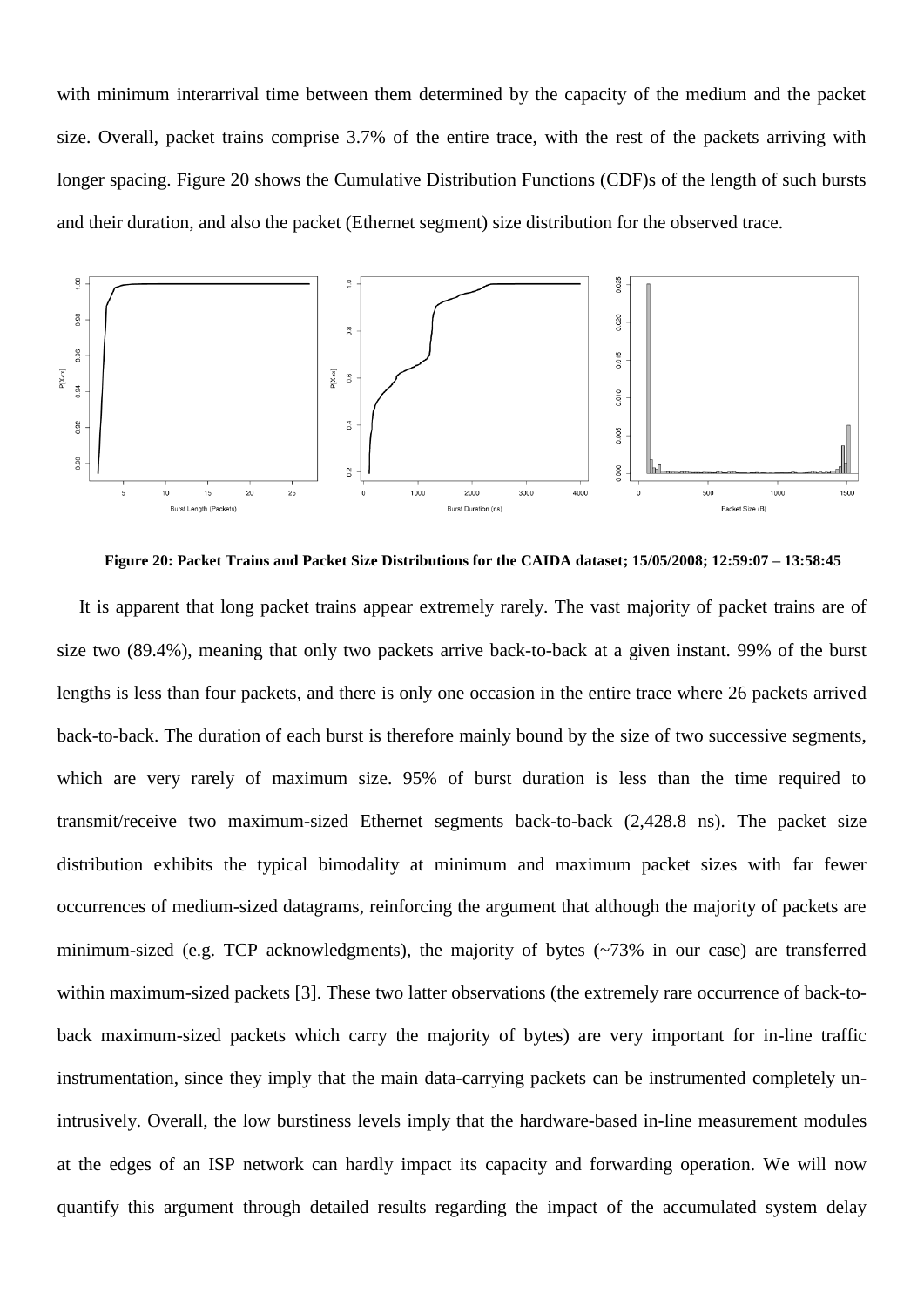caused by the instrumentation process. Figure 21 shows the Complementary CDFs ( $P[X\geq x]$ ) of the system's accumulated delay when a packet arrives at the OWL and OWD hardware instrumentation modules, respectively. Each plot shows the overall distribution of cumulative delay for all packet arrivals (irrespective of the arriving packet"s size), for minimum-sized, and for maximum-sized packet arrivals.



<span id="page-34-0"></span>**Figure 21: Cumulative Processing Delay for OWL and OWD in-line measurement hardware instrumentation**

It is clear that the system doesn"t accumulate any internal delay for most packet arrivals. The interarrival time of 95% and 94% of the packets is sufficiently long for the system to absorb any delay caused by the instrumentation of the previous packets with OWL and OWD measurement headers, respectively. The mean cumulative delay is 0.29 ns for OWL and 1.15 ns for OWD instrumentation, well below the values that would cause a packet to be dropped due to corruption (see section [4\)](#page-25-0). There is however a tail that reaches larger values for both types of instrumentations worth investigating. The cumulative system delays that would cause a subsequent packet to be dropped or queued are between 51.2 ns (when the next packet arriving is a minimum-sized  $-64$ -byte- segment) and  $230 \cdot 10^3$  ns (when the next packet arriving is a maximum-sized –1518-byte– segment). According to the two distributions, the percentage of packets that would need queuing or dropping due to the system's accumulated delay is 0.0001% and 0.046% for OWL and OWD instrumentation, respectively, an admittedly very low fraction of traffic and assuming that every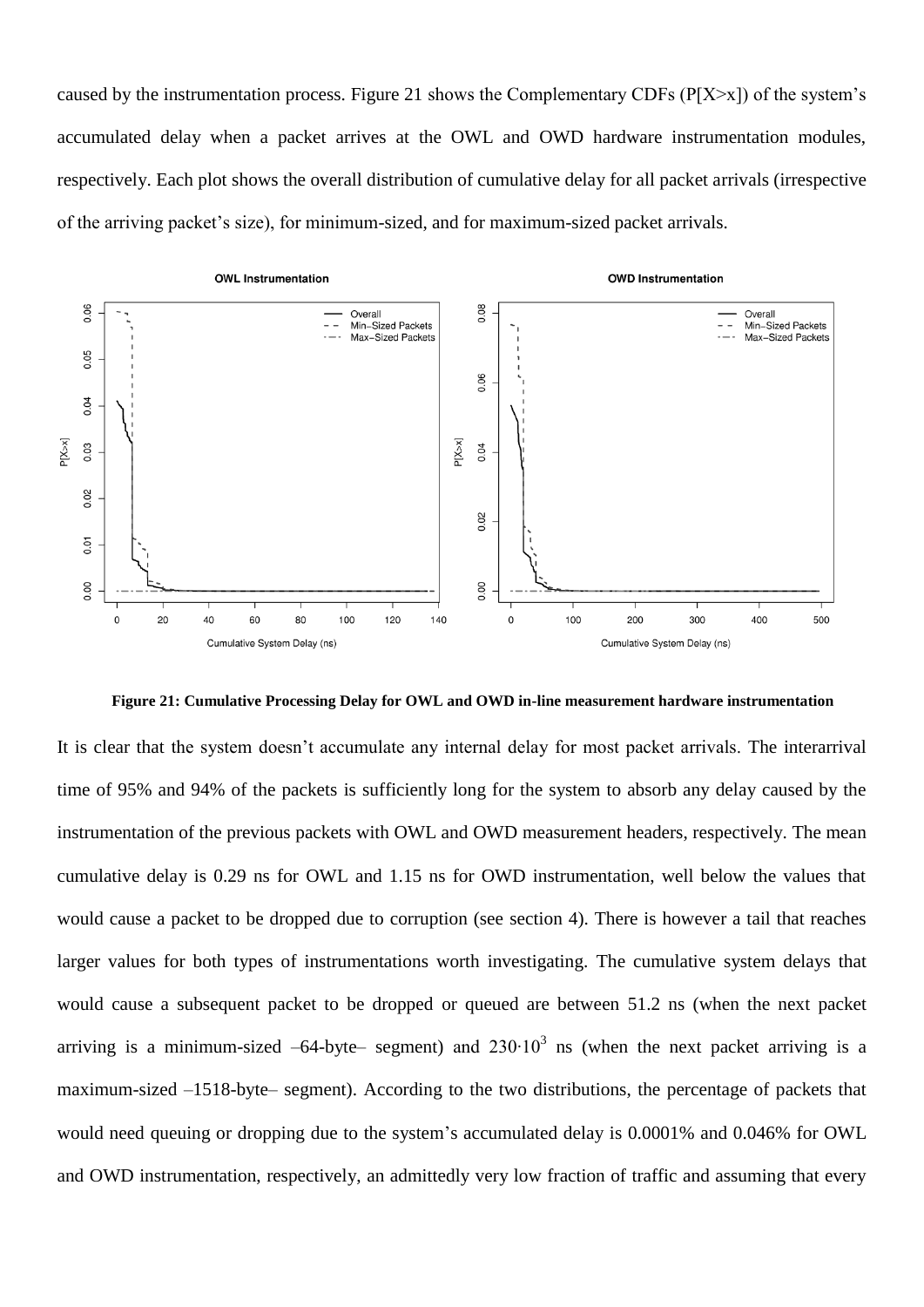single packet is instrumented. It is evident that these values can be reduced to virtually zero, if the developed sampling mechanism is even very moderately exploited. Since different values of accumulated delay can cause a packet to be dropped depending on its size, it helps examining the delay distributions with respect to different packet sizes, in order to estimate how many packets would need to be dropped or queued. The two dashed curves in each plot of [Figure 21](#page-34-0) show the distribution of accumulated system delay prior to the arrival –and subsequent instrumentation– of minimum (64-byte) and maximum-sized (>1400 bytes) packets. The reason we have chosen these two packet sizes/range is the bimodality of the packet size distribution (Figure 20). For maximum-sized packets, there would be zero packet drops for either type of inline measurement instrumentation, verifying the claim made earlier that the main data-carrying packets arrive at sufficient spacing to accommodate for OWL and OWD instrumentation of every packet. Packet trains, when they appear, seem to primarily consist of minimum-sized packets, and hence the two relevant curves of cumulative system delay show a resemblance. Indeed, the percentage of minimum-sized packets that would need to be dropped or queued if wildcard traffic instrumentation was applied, exactly matches the overall percentage at the given accuracy level. Over 95% of packet drop instances would consist of a single packet for either type of instrumentation. It is evident that even a fraction of the developed on-chip memory for buffering purposes (described in section [4.2\)](#page-29-0) easily absorbs all packet drops for this typical workload. Moreover, if all 32 KB were used for storing excess load arriving back-to-back, the burstiness levels would have to increase by three orders of magnitude before a single packet is dropped, and assuming that all packets are instrumented. This is highly unrealistic given the provisioning practices in today"s backbone networks. At the same time, in-line measurement offers the opportunity of not having to instrument every single packet over a link. Indeed, instrumenting every minimum-sized packet would be an unnecessary overkill since it is the main data-carrying (larger) packets that are of primary interest when assessing traffic performance. Even so, it is evident that overall, and given a realistic backbone 10 Gb/s link's traffic load, the hardware in-line measurement implementation is a very low overhead and costeffective instrumentation mechanism.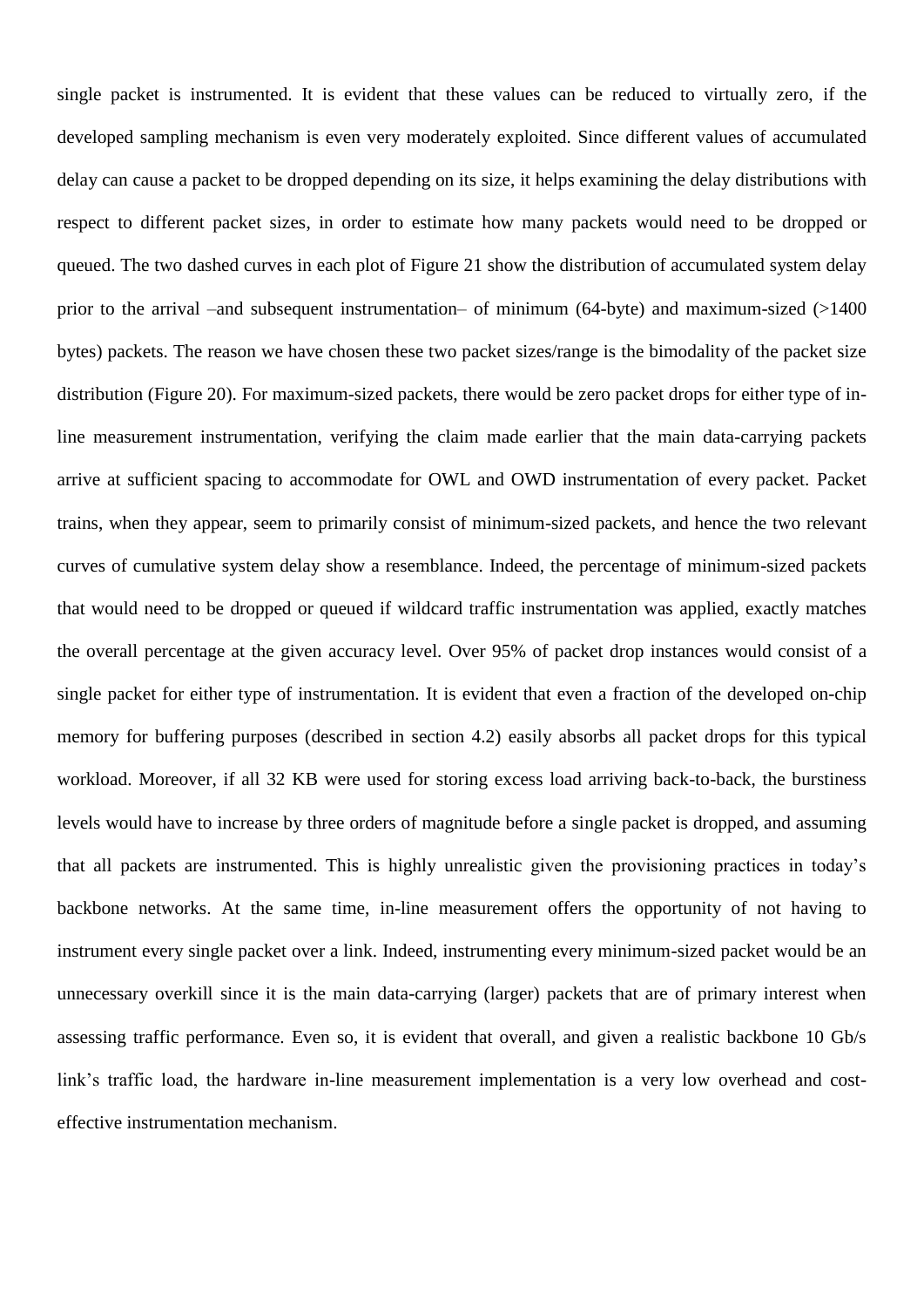# <span id="page-36-0"></span>**6. Conclusions**

The multi-service and pervasive nature of next generation networks that will interconnect myriad devices urges for ubiquitous measurement systems that will operate natively at an always-on manner, and will truly assess traffic performance in short time scales and at multiple levels of granularity. The specification of IPv6 adopts an extensible design through the selective processing of added functionality that can be exploited to enable measurement instrumentation of traffic as a native part of the network protocol stack.

In this paper we have presented a hardware implementation of in-line measurement, a multi-point mechanism that instruments data-carrying packets and conducts direct per-packet performance measurement. A FPGA-based system has been built to perform traffic instrumentation at 10 Gb/s, and to therefore enable in-line measurement to be effectively deployed even across Tier 1 very high-speed backbone networks. The in-field re-programmability, the high clock speeds, and the significant amount of hardware resources found in today's FPGAs constitutes them ideal platforms for such developments, since they can be calibrated for optimum performance in-field, operate at very high speeds, and offer space for future improvement and expansion of existing designs.

Our implementation demonstrated that in-line measurement operations can be easily accommodated by moderate FPGA architectures and can be integrated in 10 Gb/s hardware controllers. Using a Virtex5 FPGA, we have achieved very low slice logic utilisation values leaving a considerable amount of hardware resources uncommitted for potential expansion of the system"s functional capabilities. All the different combinations of measurement (one-way delay and loss) and instrumentation point (addition and extraction of measurement information) functionality can be seamlessly integrated into a single design. We have analysed the main operational characteristics of our implementation and have quantified the worst-case overhead that can be incurred by the inherent attributes of in-line measurement, namely the marginal size increase for instrumented datagrams. Based on rigorous analysis of recent traces from a 10 Gb/s operational backbone link, we have demonstrated that the deployment of such hardware instrumentation system would have an absolutely minimal impact on the operation of a typical high-speed backbone network workload.